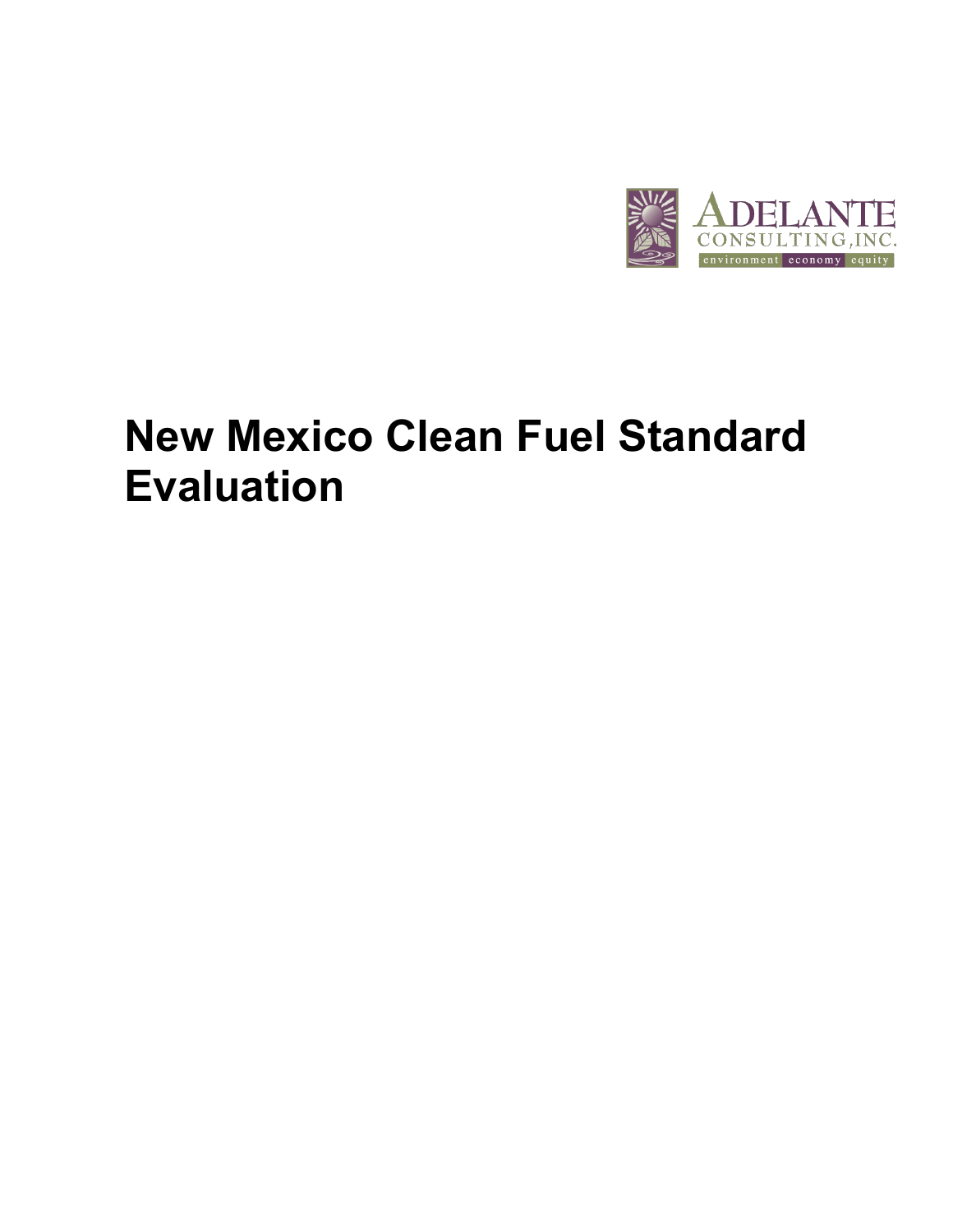# **CONTENTS**

| 1.0     |                                                                            |  |
|---------|----------------------------------------------------------------------------|--|
| 1.1     |                                                                            |  |
| 1.1.1   |                                                                            |  |
| 1.1.2   |                                                                            |  |
| 1.1.2.1 |                                                                            |  |
| 1.1.2.2 |                                                                            |  |
| 1.1.2   |                                                                            |  |
| 1.1.3   |                                                                            |  |
| 1.1.3.1 |                                                                            |  |
| 1.1.3.2 |                                                                            |  |
| 1.1.4   |                                                                            |  |
|         | 1.2 NEW MEXICO NATURAL GAS AND HGL FUEL SUPPLY, DISTRIBUTION, AND DEMAND 4 |  |
| 1.2.1   |                                                                            |  |
| 1.2.2   |                                                                            |  |
| 1.2.3   |                                                                            |  |
| 1.3.1   |                                                                            |  |
|         |                                                                            |  |
| 1.4.1   |                                                                            |  |
| 1.4.2   |                                                                            |  |
| 1.4.3   |                                                                            |  |
|         |                                                                            |  |
| 2.1     |                                                                            |  |
| 2.1.1   |                                                                            |  |
| 2.1.2   |                                                                            |  |
|         |                                                                            |  |
| 2.2.1   |                                                                            |  |
| 2.2.2   |                                                                            |  |
| 2.2.3   |                                                                            |  |
| 2.2.4   |                                                                            |  |
|         |                                                                            |  |
| 2.3.1   |                                                                            |  |
| 2.3.1.1 |                                                                            |  |
| 2.3.1.2 |                                                                            |  |
| 2.3.1.3 |                                                                            |  |
| 2.3.2   |                                                                            |  |
| 2.3.3   |                                                                            |  |
| 2.3.4   |                                                                            |  |
| 2.3.5   |                                                                            |  |
| 2.3.5.1 |                                                                            |  |
| 2.3.5.2 |                                                                            |  |
| 2.3.6   |                                                                            |  |
| 2.3.7   |                                                                            |  |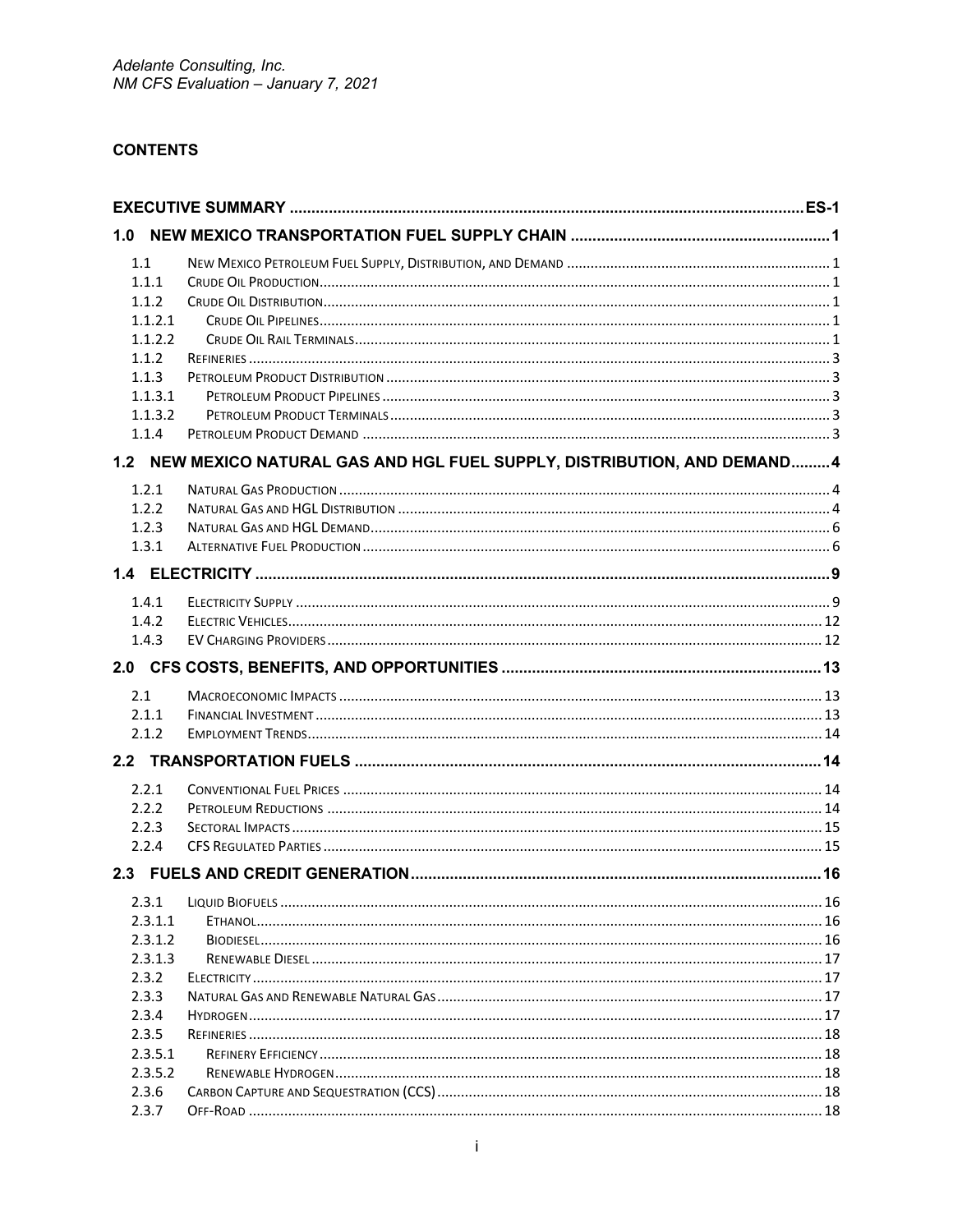# **TABLES AND FIGURES**

| TABLE 1  |                                                                                          |  |
|----------|------------------------------------------------------------------------------------------|--|
| FIGURE 1 | PETROLEUM REFINERIES, CRUDE OIL RAIL TERMINALS, AND PETROLEUM PIPELINES IN NEW MEXICO  2 |  |
| FIGURE 2 |                                                                                          |  |
| FIGURE 3 |                                                                                          |  |
| FIGURE 4 |                                                                                          |  |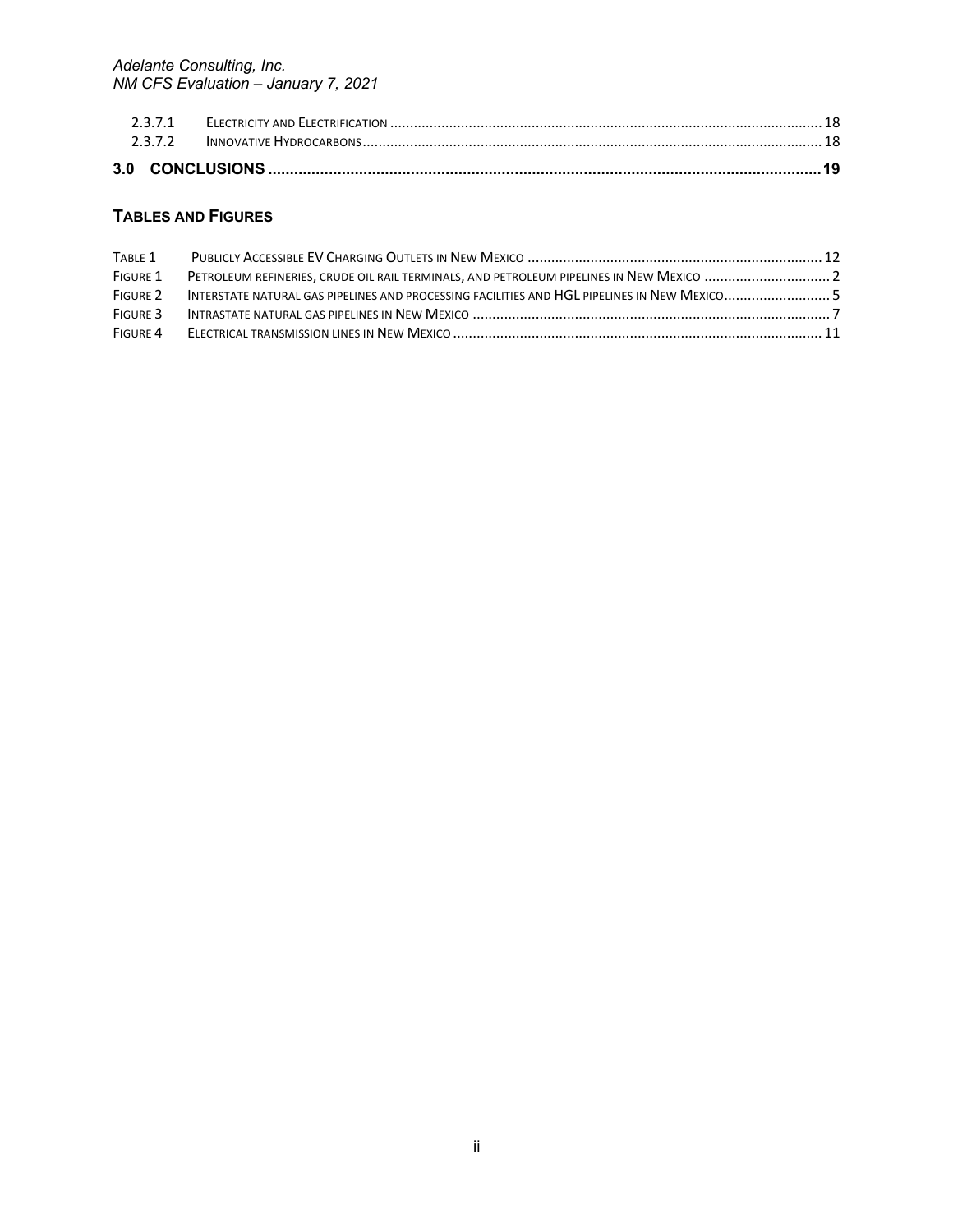# **Executive Summary**

With the passage of the Energy Transition Act in 2019, the State Legislature set New Mexico on a path to reduce its greenhouse gas (GHG) emissions from electrical power generation to net zero by 2050. The New Mexico Environment Department and the Energy, Minerals and Natural Resources Department have issued draft regulations designed to curb methane emissions from oil and gas exploration and production. With transportation fuels contributing 22 percent of statewide emissions of GHGs in 2018, instituting a program to reduce GHG emissions from the transportation sector is the logical next step.

This report presents a preliminary evaluation of the environmental and economic impacts of implementing a clean fuel standard (CFS)<sup>1</sup> in New Mexico. A CFS is a market-based trading program under which the State specifies a schedule on which the carbon intensity (CI) of transportation fuels must be reduced, and the regulated entities must either adjust their operations to meet the rate of reduction, or buy credits from those whose reductions have exceeded the requirements. This type of program incentivizes investment in innovative technologies that deliver early, deep reductions, with a revenue stream from the sale of carbon credits accelerating the return on investment. It also relieves the financial pressure on entities for whom technology upgrades would cost more than purchasing carbon credits. Importantly, a CFS is fuel neutral; each regulated entity is incentivized equally for innovation, and each such entity can choose instead to pay the going market rate for carbon credits. Fuel diversification, including the buildout of infrastructure and the increased use of a diversified transportation fuel mix, would facilitate economic and employment growth in New Mexico.

Similar programs have been implemented in the U.S. by California and Oregon, and are currently being considered by other states including Washington<sup>2</sup>, Nevada<sup>3</sup>, Colorado<sup>4</sup> and New York<sup>5</sup>. Policy experts are forecasting that by 2025, half of the states in the U.S. will have adopted a CFS $<sup>6</sup>$  -- muting the advantage</sup> that early adopters will enjoy in recruiting innovative enterprises and attracting investment dollars to build a 21<sup>st</sup> Century Energy Economy.

A New Mexico Clean Fuel Standard can provide significant economic benefits to the state and have very minimal, if any, impact on fuel costs to customers. Our analysis determined that a CFS will generate up to \$46.3M/yr in investments in New Mexico decarbonization projects.<sup>7</sup>

As for the cost of a CFS to the consumer, we relied on two data sources: California and Colorado's worstcase estimates of an increase of  $$0.12/gal$  in the retail price of fuel<sup>8</sup> assuming that the full cost of

<sup>8</sup> California Petroleum Market Advisory Committee 2017.

 $1$  The terms Clean Fuel Standard and Low Carbon Fuel Standard are used interchangeably throughout this report to describe the same type of program.

<sup>2</sup> Washington State Energy Strategy 2021 (Draft), November 2020. https://www.commerce.wa.gov/wpcontent/uploads/2020/11/WA-2021-State-Energy-Strategy-FIRST-DRAFT.pdf 3 State of Nevada Climate Initiative, December 2020. https://climateaction.nv.gov/our-strategy/

<sup>4</sup> Low Carbon Fuel Standard Feasibility Study Final Report, ICF, September 2020.

<sup>&</sup>lt;sup>5</sup> NY State Senate Bill S4003A. https://www.nysenate.gov/legislation/bills/2019/s4003<br><sup>6</sup> Jim Lane, Biofuels Digest, in a presentation at the Advanced Bioeconomy Leadership Conference, Washington, DC, April 2019.

 $7$  Based on statewide transportation fuel consumption in 2018, and assuming 1) that a clean fuel standard would require a one percent reduction in carbon intensity (CI) per year, and 2) that a credit is valued at \$200/MT, which was the 2019-2020 trading price under CA's Low Carbon Fuel Standard (LCFS).

https://efiling.energy.ca.gov/GetDocument.aspx?tn=221306&DocumentContentId=22709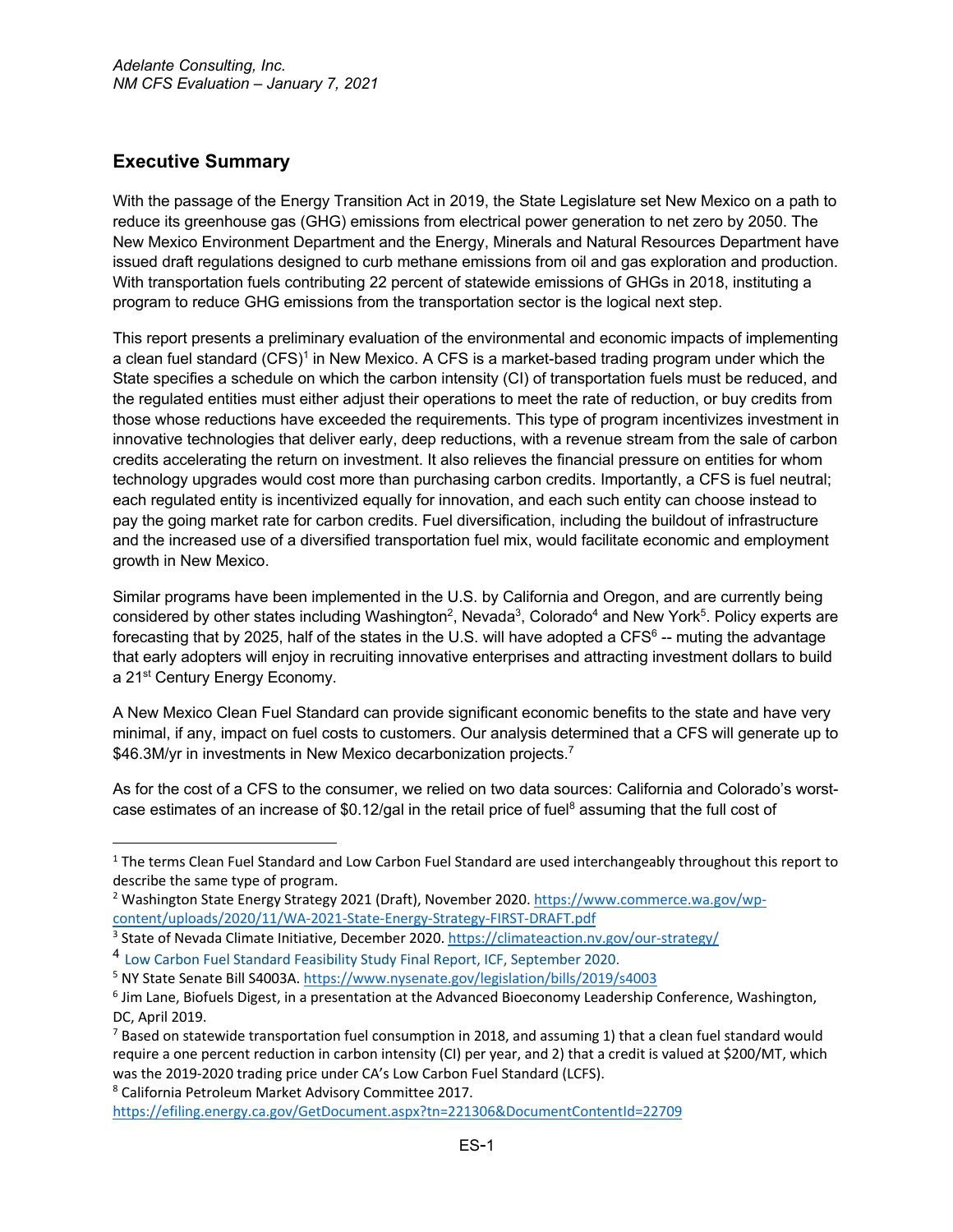compliance is passed through to the retail customer, and an analysis by Biofuels Digest 9 of California fuel prices compared to the nationwide average in 2010 (baseline), 2014 (LCFS), and 2020 (present day). The author concluded that "*There is no difference between fuel prices for gasoline or diesel, that can be assigned from price data to the impact of a Low Carbon Fuel Standard."*

Adoption of a Clean Fuel Standard would offer benefits across industry sectors. It is well established that the oil and gas industry contributes significantly to the New Mexico economy, and the elements of a CFS can, and should, be tailored to assure that oil and gas operations are afforded ample opportunity to incentivize reductions in the CI of fossil fuels. Such incentives will not diminish the opportunities available to alternative fuel producers. Alternative fuels and related products could be provided by electricity providers, the dairy industry, agriculture, and forest management activities. The bottom line is that, regardless of industrial sector, a project that delivers the greatest reduction in CI will be the most valuable. The remainder of the Executive Summary will provide examples (by no means an exhaustive list) of the types of projects that might be available to producers of different types of fuels.

## **Crude Oil and Natural Gas Production**

The persistence of a methane cloud over the San Juan Basin has been reported nationwide, and attributed to vented, flared and fugitive methane from coal seams and natural gas operations. Oil and gas operations in the Permian Basin are also a significant source of methane emissions. There are some installations that are of themselves significant sources of methane emissions, and these will be regulated under the NMED's and EMNRD's impending regulations. However, there are also many more sources – insignificant when appraised individually, but collectively very significant – that will not fall under the new regulations because it is economically infeasible for them to comply. A CFS could be naturally complementary to the regulatory program if the CFS' economic incentives allow small-scale methane capture projects to pencil out.

As an example, fugitive methane emissions, captured and aggregated to a sufficient volume, could become a feedstock for hydrogen fuel production and its carbon dioxide by-product could be used for enhanced oil recovery (EOR) and sequestered geologically. Alternatively, production equipment could be converted from fossil fuel to solar- or wind-powered electric; or solar arrays could be used to generate steam for thermal EOR. Larger companies such as Occidental Petroleum Corporation (OXY) – which in August 2020 committed to reducing its GHG emissions to net-zero by 2040 – can leverage the market incentives of a CFS to accelerate construction of a direct air capture unit on the New Mexico side of the Permian Basin. Captured carbon dioxide could then be used as a feedstock for low carbon fuels or products, further amplifying the local positive economic impact.

# **Refineries**

HollyFrontier owns New Mexico's sole operational refinery. Located in in Artesia, it has a production capacity of 110,000 barrels/day.10 Early in 2020, the company announced its intention to make a \$350M capital expenditure to add a renewable diesel production line to the refinery<sup>11</sup> Then, on June 1, 2020, the

<sup>&</sup>lt;sup>9</sup> Jim Lane, "What Effect do Low carbon Fuel Standards Have on Fuel Prices?," Biofuels Digest, Feb. 17, 2020. https://www.biofuelsdigest.com/bdigest/2020/02/17/what-impact-do-low-carbon-fuel-standards-have-on-fuelprices/<br><sup>10</sup> http://www.eia.gov/petroleum/refinerycapacity/

<sup>11</sup> Robert Brelsford**, "**HollyFrontier lets contract for renewable diesel unit at Navajo refinery," Oil and Gas Journal, March 23, 2020**.** https://www.ogj.com/refining-processing/refining/construction/article/14170289/hollyfrontierlets-contract-for-renewable-diesel-unit-at-navajo-refinery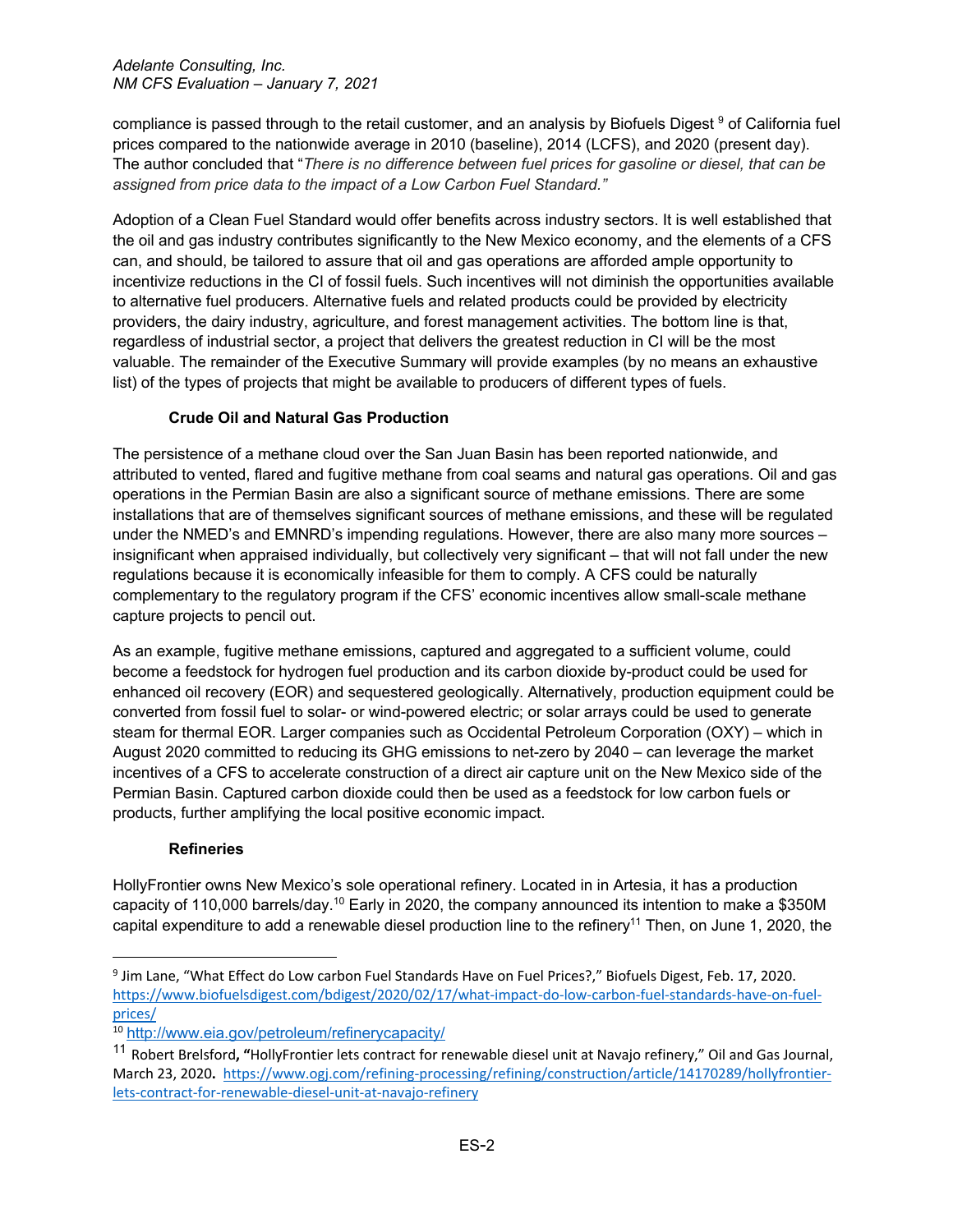company issued a press release<sup>12</sup> on the construction of a pretreatment unit at the Artesia refinery. The press release reads, in part, as follows: "HollyFrontier also plans to construct a PTU that will process over 80% of the feedstock for both of HollyFrontier's renewable diesel plants. The PTU is expected to provide feedstock flexibility, mitigating single feedstock risk and generating value through the use of lower carbon intensity feed. HollyFrontier estimates the capital cost of the PTU to be \$175-\$225 million and the inservice date to be in the first half of 2022. The PTU has an expected internal rate of return of 10-15% but is intended to protect the returns of HollyFrontier's renewables business against potential volatility in the feedstock markets." With a NM CFS, HollyFrontier could generate and sell credits for projects such as these.

## **Alternative Fuels**

## *Ethanol*

New Mexico is brimming with unrealized potential in the alternative fuels arena. It imported 100 percent of the 2,400,000 barrels of ethanol it consumed. With the market-based incentives provided by a CFS, New Mexico could be positioned to attract a second-generation, cellulosic ethanol producer to the state. Such a plant could be located in the eastern part of the state, and use as its feedstock agricultural waste such as corn stover, if an ample supply exists. Alternatively, a cellulosic ethanol plant could be built in the central part of the state and use low/no-value woody biomass as its feedstock. A feedstock supply chain analysis performed for Sandoval County under a USFS Wood Innovations Grant determined that there is a 25-year supply of forest, green waste and agricultural biomass, combined, that could be delivered to a production facility at rate of 80,000 bone-dry ton (BDT)/yr and a cost of \$45/BDT. <sup>13</sup> A cellulosic ethanol plant would present an opportunity to co-locate it with a bio-based carbon fiber manufacturing plant that uses waste lignin from ethanol production as its feedstock.

# *Biodiesel*

New Mexico does not currently produce biodiesel and all biodiesel is supplied from out of state. The statewide demand of 400,000 barrels in 2018 would be tripled, but for the continuous renewal of the statewide exemption from the biodiesel blending mandate due to cost considerations. Such cost considerations could disappear under a NM CFS, given that the current CI market value of biodiesel is approximately \$1.57/gal.14

# *Renewable Natural Gas*

Renewable natural gas (RNG) is currently collected and beneficially reused onsite (e.g., for heating or electrical power generation) at nine municipal wastewater treatment plants and two municipal landfills (out of nine candidates)15 The largest, and as yet untapped, source of RNG in New Mexico is its dairies. New Mexico has approximately 130 dairies, with the largest average herd size (2,357) in the nation. New Mexico is currently ranked 9th in the nation for milk production and 5th in the nation for cheese

<sup>12</sup> https://www.hollyfrontier.com/investor-relations/press-releases/Press-Release-Details/2020/HollyFrontier-

<sup>&</sup>lt;sup>13</sup> Adelante Consulting, Inc., "Final Report to Sandoval County: Biomass Utilization Feasibility Study for Bio-Based Manufacturing," December 9, 2020.

<sup>&</sup>lt;sup>14</sup> Biofuels Digest, "A Digest Connect Presentation: California's Green Rush," August 2020. https://www.biofuelsdigest.com/bdigest/2020/08/18/17-projects-with-4-billion-gallons-9-fast-emerging-playersthe-digests-2020-multi-slide-guide-to-californias-green-rush/

<sup>&</sup>lt;sup>15</sup> Project and Landfill Data by State, USEPA, https://www.epa.gov/lmop/project-and-landfill-data-state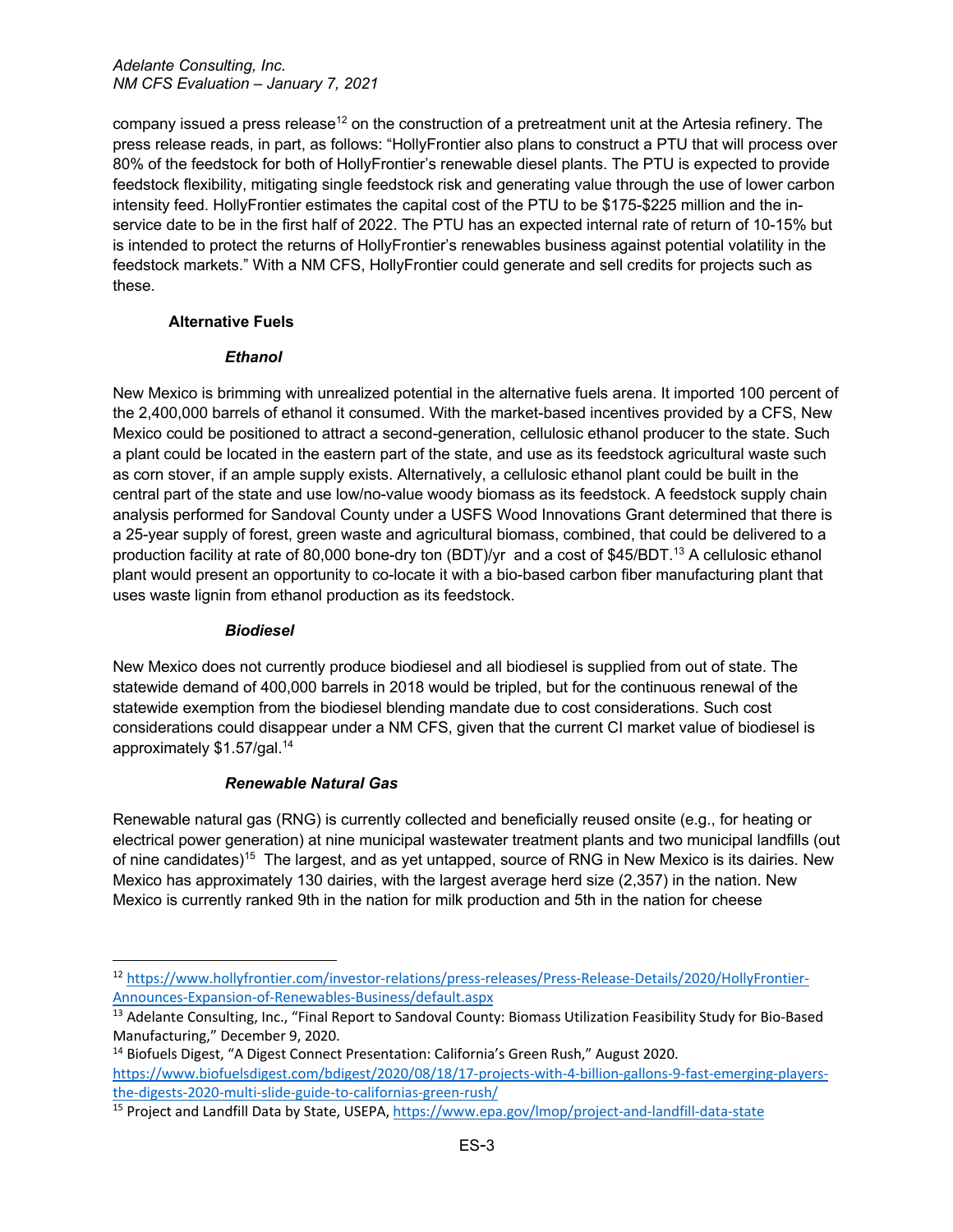production.16 On December 31, 2019, Biofuels Digest reported that Tucumcari Bio-Energy would start construction in February on an \$8M project to convert New Mexico's sole (and shuttered) ethanol plant into a cellulosic biogas producer, converting cattle waste to RNG; the current status of this project is unknown. In March 2020, Dominion Energy and Vanguard Renewables Ag announced a \$200M partnership to fund such projects at dairy farms in five states, including New Mexico.<sup>17</sup> Additionally, at least one California-based company that produces a low-carbon fuel blend from renewable natural gas expressed interest in early 2020 in exploring partnerships with New Mexico dairies on livestock manure projects.<sup>18</sup> The availability of credits under a New Mexico CFS would surely accelerate such projects.

## *Renewable Electricity*

New Mexico is a net exporter of both conventional and renewable electricity, which as a transportation fuel is used primarily to charge electric vehicles (EVs). Of the approximately 650,000 passenger vehicles registered in New Mexico<sup>19</sup>, 1,260 are EVs.<sup>20</sup> Growth in this sector is currently constrained by the lack of incentives and statewide availability of public charging stations. Consequently, EVs are most frequently charged at home, and are typically used for intracity travel. There remains significant potential for growth in the EV market as the charging infrastructure becomes more robust. Electric utilities could use revenues from CFS credits to invest in EV infrastructure and incentives to increase EV adoption.

## *Hydrogen*

New Mexico neither produces nor consumes hydrogen as a transportation fuel. The current situation belies the potential for New Mexico to develop a robust hydrogen economy. Nearly all hydrogen is produced from methane, via the process of steam methane reformation. Traditional steam methane reformers are large pieces of equipment that are fixed in place, once constructed. Now, a New Mexicobased company, BayoTech, is building mobile, modular reformers – which can be transported to places where methane is being generated. If fugitive methane emissions from the Permian and the San Juan Basins can be captured in sufficient quantity and used for feedstock in hydrogen fuel production, it could incentivize the development of a network of hydrogen fueling stations.

<sup>&</sup>lt;sup>16</sup> Dairy Producers of New Mexico. www.nmdairy.org<br><sup>17</sup> https://www.sltrib.com/news/nation-world/2020/02/03/project-seeks-convert/

<sup>18</sup> Confidential client, Adelante Consulting, Inc.

<sup>&</sup>lt;sup>19</sup> https://www.statista.com/statistics/196060/number-of-registered-automobiles-in-new-mexico/<br><sup>20</sup> USDOE Alternative Fuels Data Center, August 2020. https://afdc.energy.gov/data/10962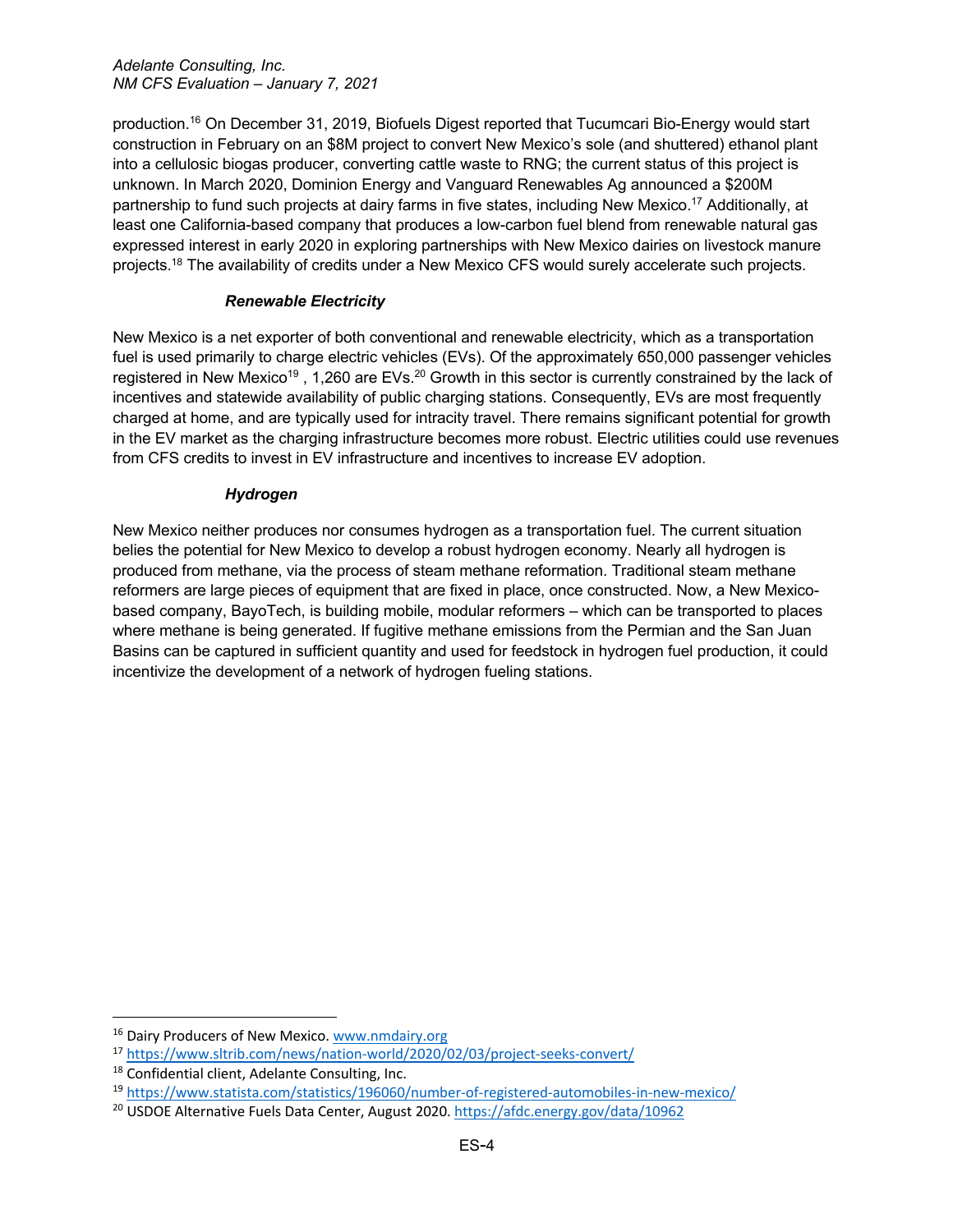# **1.0 New Mexico Transportation Fuel Supply Chain**

The following discusses the transportation fuel supply chain in New Mexico, including supply, distribution, and demand. The evaluation includes petroleum fuels, natural gas and hydrocarbon gas liquids (HGL), and alternative fuels. The transportation fuel supply chain evaluation provides information needed to help identify strategies for implementing a clean fuels program in New Mexico.

# **1.1 New Mexico Petroleum Fuel Supply, Distribution, and Demand**

Petroleum fuels currently provide the majority of transportation fuels used in New Mexico. New Mexico is supplied with refined petroleum products produced in state, as well as refined petroleum products supplied from out-of-state via pipelines, rail, and tanker trucks. The following sections describe production, distribution, and refining of crude oil in New Mexico; distribution of refined petroleum products, and demand for petroleum transportation fuels within New Mexico.

# **1.1.1 Crude Oil Production**

New Mexico is one of the largest producers of crude oil in the United States. Crude oil is produced primarily in southeast New Mexico, in the Permian Basin region, and in the northwest corner of New Mexico. The total production of crude oil in New Mexico in 2018 was 248,958,000 barrels (682,000 barrels/day) $^{21}$ , which was third in the U.S. behind Texas and North Dakota.

# **1.1.2 Crude Oil Distribution**

Crude oil in New Mexico is distributed within New Mexico using pipelines and by rail.

# **1.1.2.1 Crude Oil Pipelines**

Western Refining operates a pipeline between the southeast corner of New Mexico and the Farmington area (Figure 1). The southern end of the line is connected to other pipelines operated by Centurion Pipeline, which connect to the Carlsbad, NM, area and to western Texas, and by Magellan Midstream, which connects to the Hobbs, NM, area. The northern end of the pipeline includes a loop that connects with the Marathon refinery in Gallup, NM.

# **1.1.2.2 Crude Oil Rail Terminals**

The following crude oil rail terminals are operated in New Mexico (Figure 1) (https://www.eia.gov/state/maps.php):

- Centane Rail Loading Terminal Carlsbad
- Gallup Refinery Gallup
- Navajo Refinery Artesia

<sup>21</sup> https://www.eia.gov/state/seds/sep\_prod/pdf/P1.pdf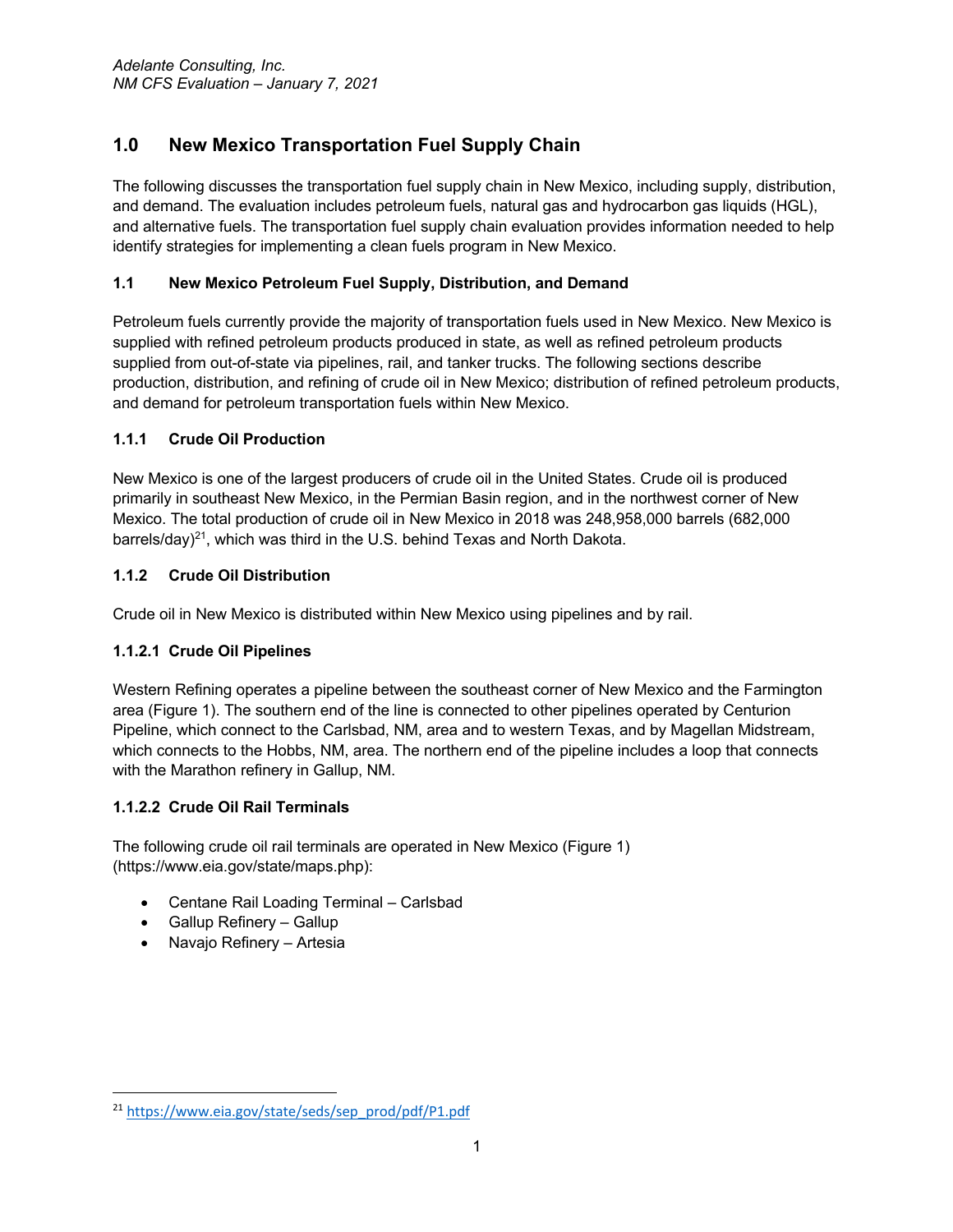

Ager0:Sources: Esri, HERE, Garmin, Intermap, increment P Corp., GEBCO, USGS, 0 20 40 80 Miles

- E Petroleum Refinery
- Crude Oil Pipeline (z)
- Petroleum Product Pipeline (z)
- HGL Pipeline (z)
- Crude Oil Rail Terminal  $\Rightarrow$

**Figure 1 Petroleum refineries, crude oil rail terminals, and petroleum pipelines in New Mexico (https://www.eia.gov/state/?sid=NM)**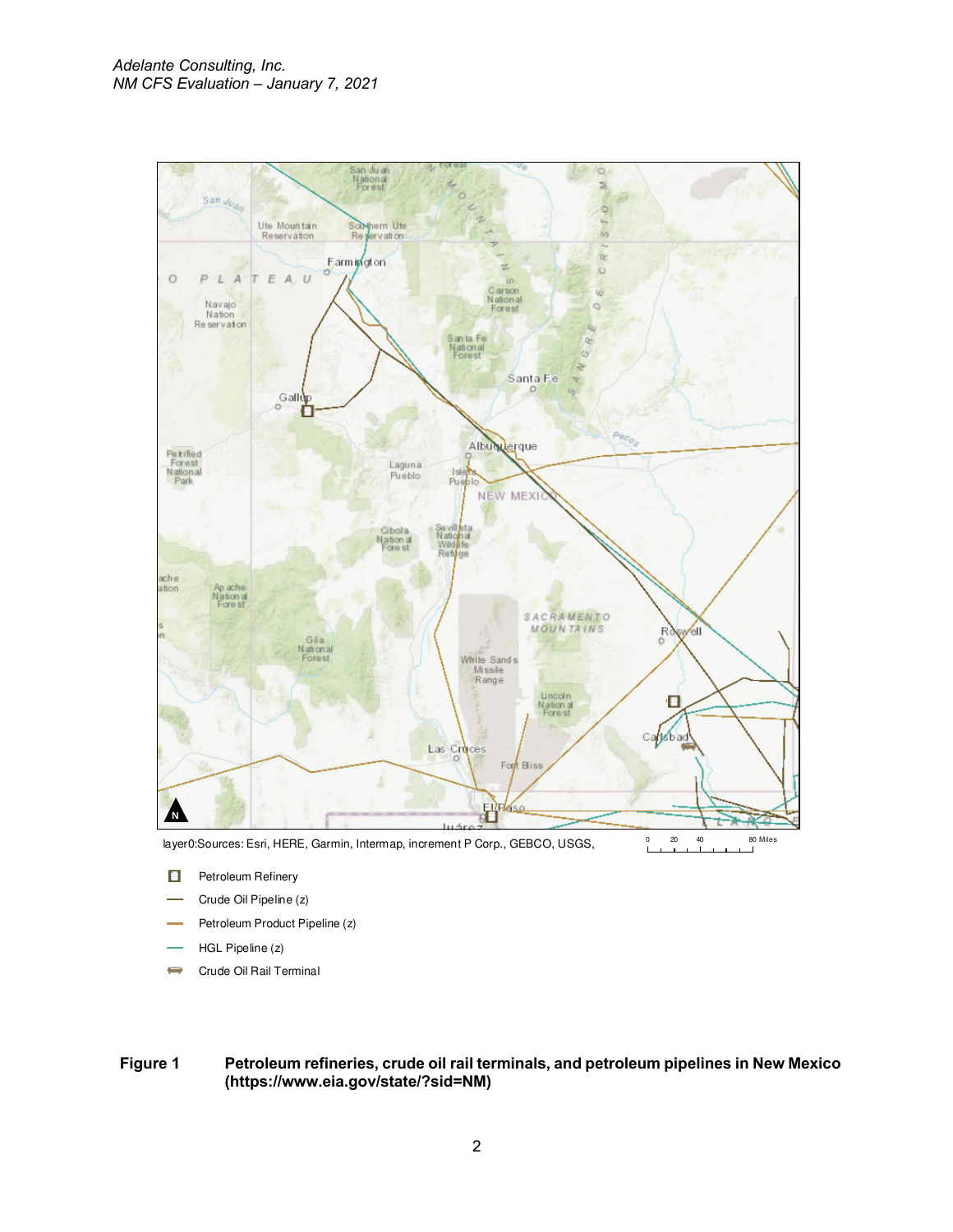# **1.1.2 Refineries**

There are two refineries in New Mexico. The HollyFrontier Navajo Refinery is located in Artesia and has an operating capacity of 110,000 bbl/day<sup>22</sup>. The Marathon refinery is located in Gallup and has an operating capacity of 27,000 bbl/day<sup>23</sup>. Operations at this facility were recently halted and there are no plans to resume. The total in-state refining capacity is far less than the in-state crude oil production rate (section 1.1.1), so New Mexico is a net exporter of crude oil.

## **1.1.3 Petroleum Product Distribution**

Petroleum products are distributed throughout New Mexico via pipelines, rail, and trucks. Pipelines and rail are used to transport products to distribution terminals where they are loaded onto trucks for delivery customers.

## **1.1.3.1 Petroleum Product Pipelines**

The petroleum product network within New Mexico is shown in Figure 1. Nustar Energy operates two pipeline segments within New Mexico. One connects Albuquerque with Amarillo, TX, and the other connects Sunray, TX, with El Paso, TX, passing through New Mexico. The Magellan Midstream Pipeline connects Albuquerque with El Paso, TX and the Enterprise Rocky Mountain Pipeline connects Borger, TX, with Farmington, NM.

## **1.1.3.2 Petroleum Product Terminals**

## **Petroleum Product Terminals**

Twelve petroleum product terminals are located in New Mexico. The operators and locations are as follows (https://www.eia.gov/state/?sid=NM):

- Andeavor Logistics<sup>24</sup>, Albuquerque  $(2)$
- Andeavor Logistics, Bloomfield
- Andeavor Logistics, Jal
- Andeavor Logistics, Wingate
- Dansk Wholesale, Lordsburg
- Hollly Energy Partners, Moriarty
- IMTT Epic, Alamogordo
- NK Asphalt Partners, Albuquerque
- NK Asphalt Partners, Artesia
- Nustar Energy, Santa Domingo
- Phillips 66, Albuquerque

#### **1.1.4 Petroleum Product Demand**

Total consumption of motor gasoline in New Mexico in 2018 was 24,100,000 barrels (66,000 barrels/day $)^{25}$ .

<sup>22</sup> http://www.eia.gov/petroleum/refinerycapacity/

<sup>23(</sup>http://www.eia.gov/petroleum/refinerycapacity/

<sup>&</sup>lt;sup>24</sup> Andeavor was acquired by Marathon in October 2018

<sup>&</sup>lt;sup>25</sup> https://www.eia.gov/state/seds/data.php?incfile=/state/seds/sep\_sum/html/sum\_use\_tot.html&sid=NM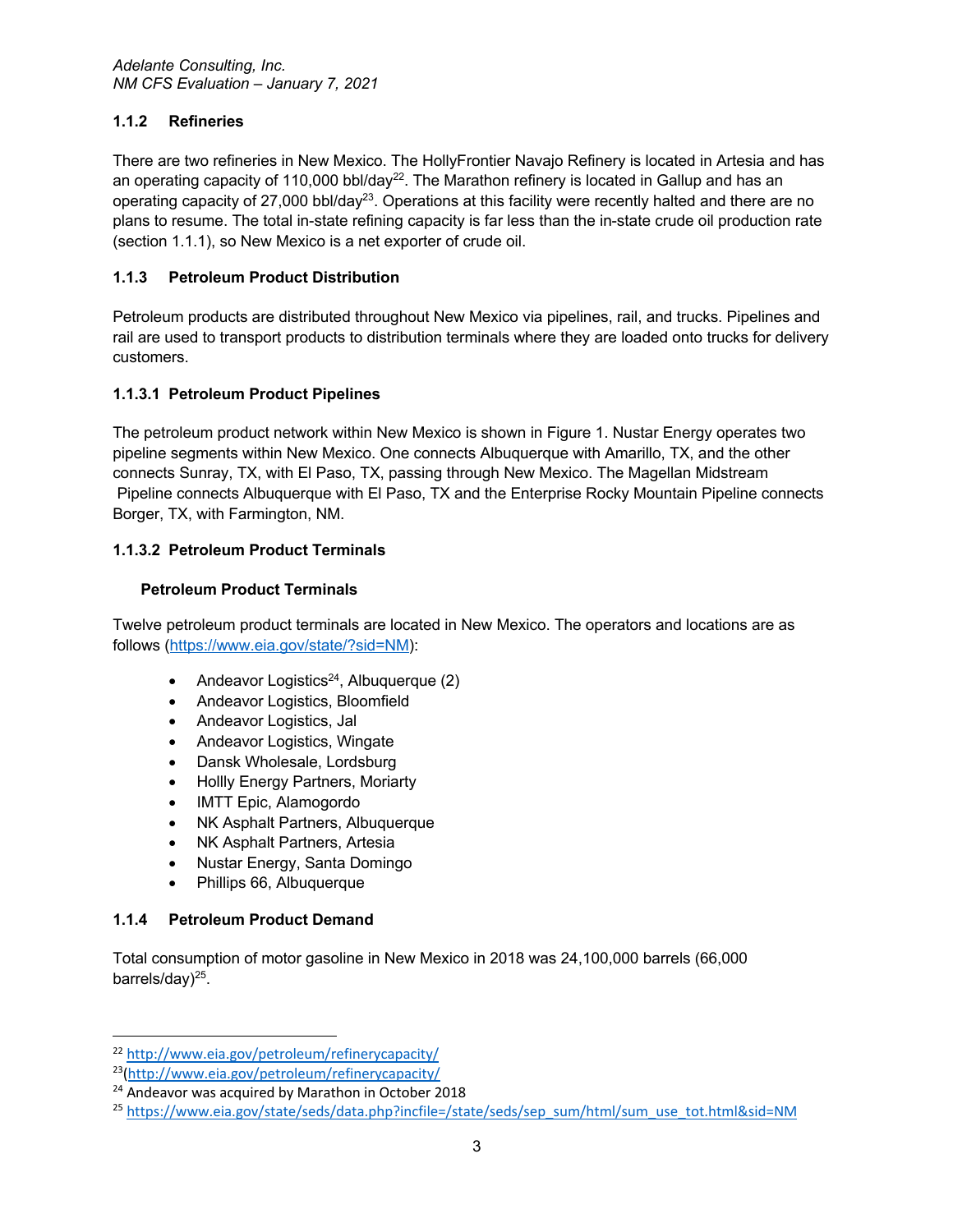Total consumption of distillate fuel oil in New Mexico in 2018 was 18,600,000 barrels (51,000 barrels/day), including biodiesel blended into distillate fuel oils<sup>26</sup>.

Total consumption of jet fuel in New Mexico in 2018 was 1,300,000 barrels (3560 barrels/day)<sup>27</sup>).

Although refinery capacity was not broken out into specific products (section 1.1.2), based on total refinery capacity and total transportation fuel use, the total consumption of petroleum transportation fuels in New Mexico exceeds the in-state production capacity.

# **1.2 New Mexico Natural Gas and HGL Fuel Supply, Distribution, and Demand**

Natural gas and HGL are not widely used as transportation fuels in New Mexico. A clean fuels program, however, provides an opportunity for increased use of natural gas and propane for transportation use. The following sections summarize natural gas and propane production, distribution, and demand in New Mexico.

# **1.2.1 Natural Gas Production**

New Mexico is one of the largest producers of natural gas in the United States. As with crude oil, natural gas is produced primarily in southeast New Mexico, in the Permian Basin region, and in the northwest corner of New Mexico. The total production of natural gas in New Mexico in 2018 was 1485 billion cubic feet (4.1 billion cubic feet/day)<sup>28</sup>, which was ninth in the U.S. Natural gas processing facilities are shown in Figure 2 and are concentrated in the southeastern corner of New Mexico and the Farmington area.

## **1.2.2 Natural Gas and HGL Distribution**

Natural gas and HGL are distributed in New Mexico through pipelines. Interstate natural gas pipeline locations are shown in Figure 2 and are similar to petroleum pipeline locations, connecting major production areas in southeast and northwest New Mexico with the neighboring states of Arizona, Colorado, and Texas. El Paso Natural Gas and Transwestern Gas Company each operate a pipeline running from the Permian Basin region of Texas through Gallup, NM, to Arizona. From Gallup, the lines also connect north through Farmington to Colorado. El Paso Natural Gas also operates multiple pipelines from the Permian Basin to the Carlsbad, NM, area as well as from El Paso, through Deming, NM, to Arizona. The TransColorado Gas Transport pipeline and the Questar Southern Trails Line run from Farmington to Colorado.

HGL is transported through the Enterprise Mid-America pipeline from the Permian Basin through Farmington and north to Colorado (Figure 2).

Natural gas is also transported within the state through intrastate pipelines (Figure 3). Gas Company of New Mexico operates a series of pipelines in the northern portion of the state serving the Albuquerque, Farmington, Gallup, Grants, Santa Fe, and Taos areas. Public Service Company of New Mexico also operates a series of pipelines in southeast New Mexico serving the Carlsbad, Hobbs, and Roswell areas.

<sup>26</sup> https://www.eia.gov/state/seds/data.php?incfile=/state/seds/sep\_sum/html/sum\_use\_tot.html&sid=NM

<sup>&</sup>lt;sup>27</sup> https://www.eia.gov/state/seds/data.php?incfile=/state/seds/sep\_sum/html/sum\_use\_tot.html&sid=NM

<sup>28</sup> https://www.eia.gov/state/seds/sep\_prod/pdf/P1.pdf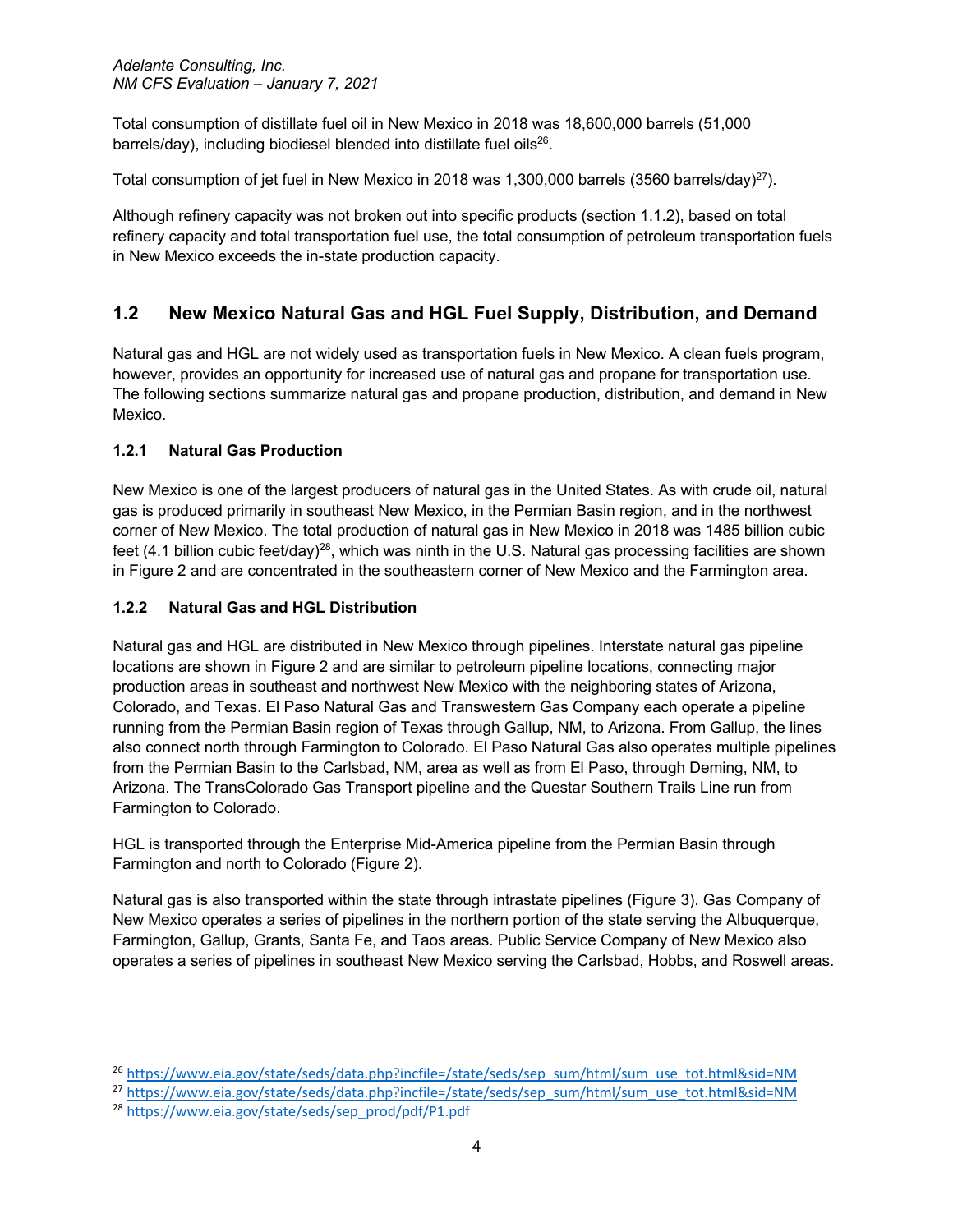

Natural Gas Processing Plant  $\mathbf{\hat{o}}$ 

- HGL Pipeline (z)
- Natural Gas Interstate Pipeline (z)

**Figure 2 Interstate natural gas pipelines and processing facilities and HGL pipelines in New Mexico (https://www.eia.gov/state/?sid=NM)**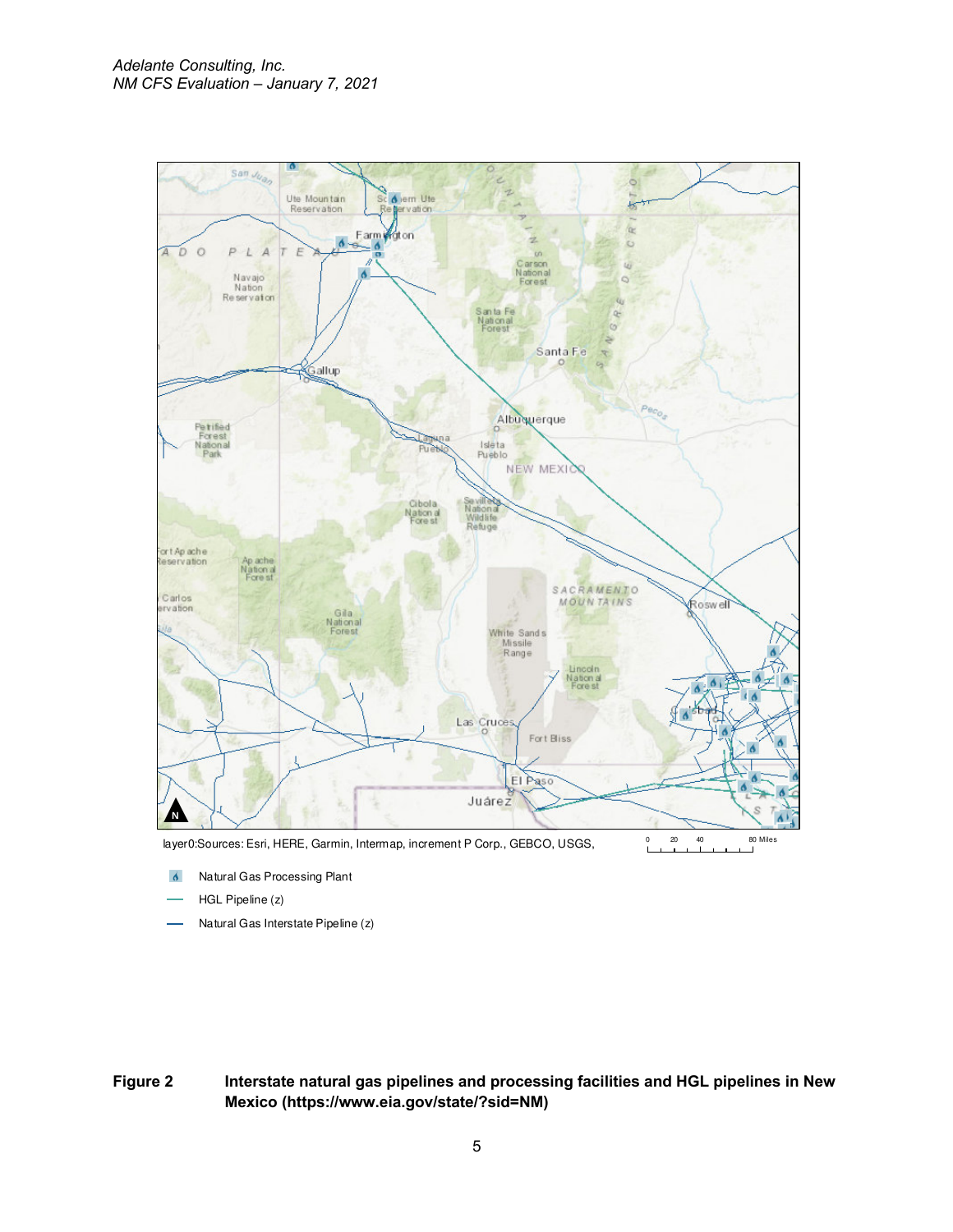# **1.2.3 Natural Gas and HGL Demand**

Total consumption of natural gas in New Mexico in 2018 was 271.5 billion cubic feet<sup>29</sup>. This amount is equal to approximately 18% of the natural gas produced in the state during the same period. Natural gas consumption in New Mexico in 2018 in the transportation sector was 28.4 trillion BTU, which is equivalent to approximately 27.4 billion cubic feet, or approximately 10% of the total consumption (https://www.eia.gov/state/seds/data.php?incfile=/state/seds/sep\_sum/html/sum\_btu\_tra.html&sid=NM). Natural gas consumption in the transportation sector is gas consumed in the operation of pipelines, primarily in compressors, and compressed natural gas (CNG) consumed as vehicle fuel. As of November 2020, there were 11 CNG fueling stations (8 public and 3 private), 1 public LNG fueling station, and 55 public LPG fueling stations in New Mexico<sup>30</sup>.

Total consumption of HGL in New Mexico in 2018, which included natural gas liquids and refinery olefins was 1,900,000 barrels<sup>31</sup>. HGL consumption in the transportation section, which is assumed to be propane, was 100 billion BTU, which is equivalent to approximately 26,000 barrels, or approximately 1.4% of the total consumption.

# **1.3 New Mexico Alternative Fuel Supply, Distribution, and Demand**

# **1.3.1 Alternative Fuel Production**

Alternative transportation fuels currently include fuel ethanol, biodiesel, renewable diesel, renewable natural gas, and hydrogen.

Ethanol, which can be produced from corn, sugar cane, or cellulosic biomass (e.g., wood waste), is blended into gasoline, typically at 10%, to reduce air pollution. Ethanol may also be blended at 85% (E85) for use in "flex fuel" vehicles. There was no production of fuel ethanol in New Mexico in 2018<sup>32</sup>, although almost all of the gasoline sold in the state contains at least 10% ethanol. As of November 2020, there were 14 E85 fueling stations in New Mexico (9 public and 5 private)<sup>33</sup>. These are located in Albuquerque, Artesia, Clovis, Las Cruces, Santa Fe, and Taos.

Biodiesel is an alternative fuel that can be used in diesel engines and is produced from vegetable oils, animal fats, or recycled restaurant grease. Biodiesel is blended into petroleum diesel (typically 5% to 20%). New Mexico has a mandate that all diesel fuel sold for use in on-road motor vehicles to state agencies, political subdivisions of the state, and public schools must contain at least 5% biodiesel (B5). All diesel fuel sold to consumers for use in on-road motor vehicles is mandated to contain at least B5.

Since the introduction of the mandate in 2010 the New Mexico Department of Agriculture has suspended the mandate every six months citing insufficient supply of biodiesel fuel and biodiesel prices exceeding those of diesel fuel $34$ .

<sup>29</sup>https://www.eia.gov/state/seds/data.php?incfile=/state/seds/sep\_sum/html/sum\_use\_tot.html&sid=NM <sup>30</sup> https://afdc.energy.gov/states/nm

<sup>31</sup> https://www.eia.gov/state/seds/data.php?incfile=/state/seds/sep\_sum/html/sum\_use\_tot.html&sid=NM

<sup>32</sup> https://www.eia.gov/state/data.php?sid=NM#Environment

<sup>33</sup> https://afdc.energy.gov/states/nm

<sup>34</sup> https://www.nmlegis.gov/Sessions/17%20Regular/firs/HB0245.PDF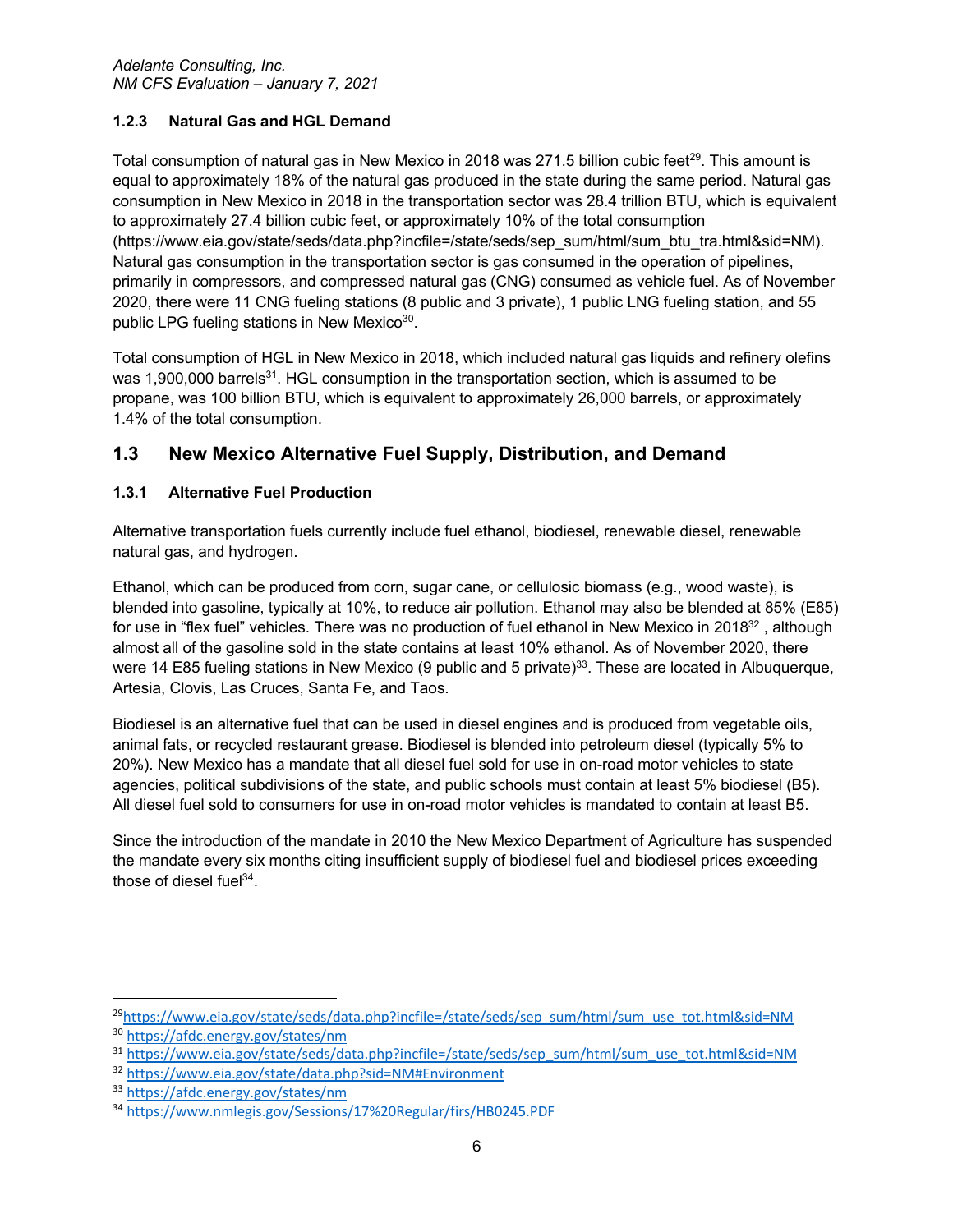

Natural Gas Intrastate Pipeline (z)

**Figure 3 Intrastate natural gas pipelines lines in New Mexico (https://www.eia.gov/state/?sid=NM)**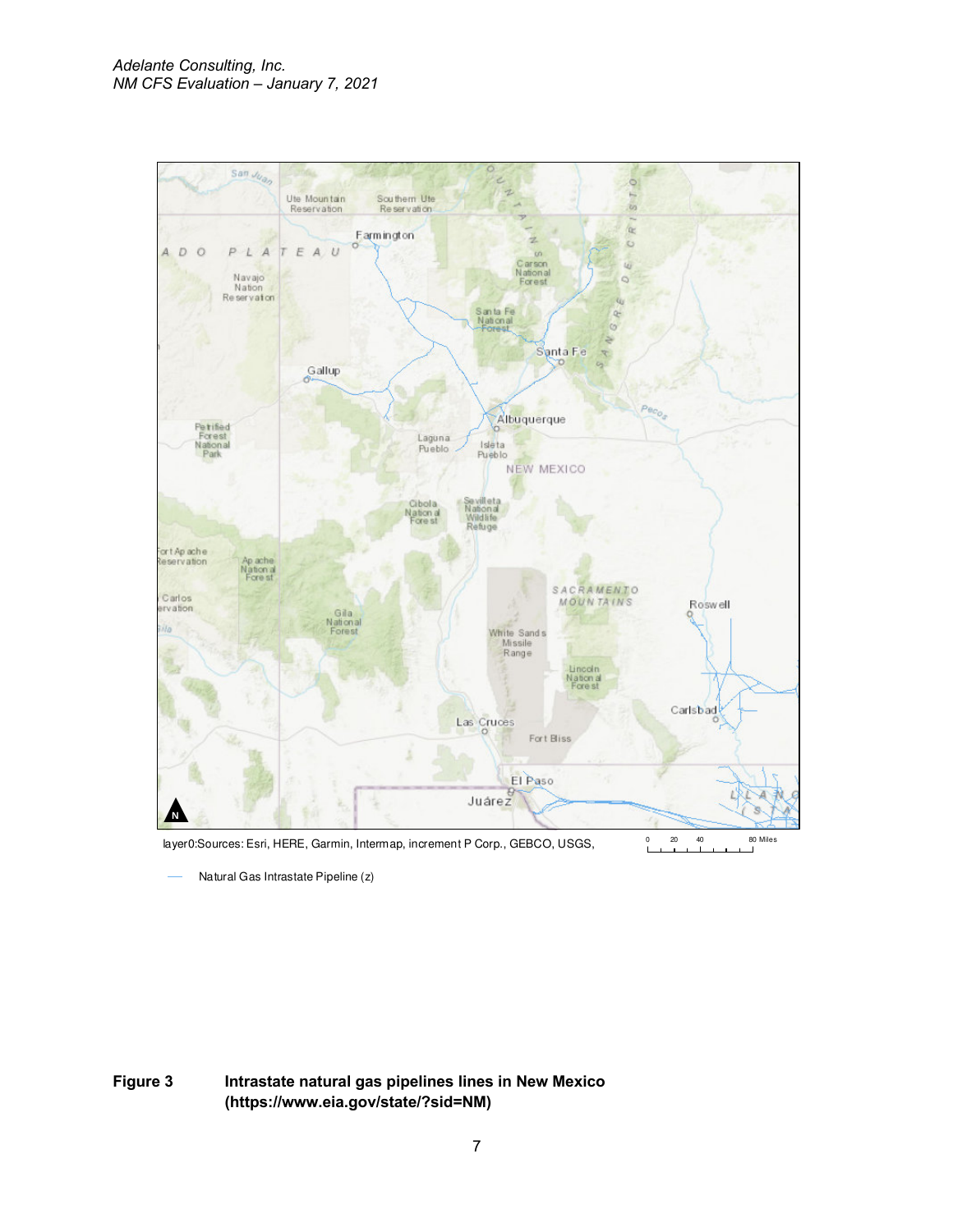There is currently no production of biodiesel in New Mexico. Biodiesel consumption in New Mexico in 2018 was 400,000 barrels<sup>35</sup>. As of November 2020, there were 3 biodiesel (B20 or above) fueling stations in New Mexico. These were located at Holloman Air Force Base, Kirtland Air Force Base, and Sandia National Laboratories<sup>36</sup>.

Renewable diesel is produced from similar sources as biodiesel, but uses a production process similar to petroleum diesel so that it is chemically more similar to petroleum diesel than biodiesel. As a result, renewable diesel may be used as a direct substitute for petroleum diesel rather than as a blend stock like biodiesel.

In 2019 HollyFrontier announced the construction of a renewable diesel unit (RDU) at its Artesia Refinery. With a scheduled completion date in Q1 2022, the Artesia RDU is projected to produce 125,000,000 gallons of renewable diesel per year (6,000 bbl/day) utilizing soybean oil, bleachable fancy tallow and distillers corn oil feedstocks. In June of 2020 HollyFrontier announced the additional construction of a pretreatment unit at the Navajo Refinery which will process 80% of the feedstock used within the Artesia RDU and the HollyFrontier Cheyenne Refinery<sup>37</sup>.

Renewable natural gas is typically produced from anaerobic degradation of organic matter (e.g., sewage sludge, animal manure, agricultural waste, etc.). After cleanup to remove moisture, carbon dioxide, and other impurities, this biogas may be used as a vehicle fuel in the same manner as compressed natural gas. Biogas is produced in New Mexico from anaerobic digesters and from landfill gas, but none of this is currently undergoes sufficient cleanup to produce renewable natural gas.

The Water Environment Federation database of wastewater treatment facilities producing biogas with anaerobic digestion includes treatment plants located in Albuquerque (two plants), Anthony, Carlsbad, Farmington, Los Cruces, Rio Rancho, Roswell, and Santa Fe<sup>38</sup>. Most of the facilities use the biogas for heating, on-site electrical generation, and/or powering machinery. The database indicates the plant in Rio Rancho injects gas into a pipeline. The production of biogas at facilities digesting sewage sludge can be enhanced through addition of food waste as digester feed. EPA's 2016 survey of facilities digesting food waste did not identify any facilities in New Mexico<sup>39</sup>. EPA's 2020 database of livestock anaerobic digester facilities did not identify any facilities in New Mexico<sup>40</sup>.

EPA's 2020 database of landfill gas energy projects identified two projects in New Mexico<sup>41</sup>. The Waste Connections Inc. facility at the Camino Real Landfill in Sunland Park uses landfill gas to generate electricity from reciprocating engine generators. The project has a capacity of 3.2 MW and sells the electricity to El Paso Electric. The City of Albuquerque operates a project at the Cerro Colorado landfill in Albuquerque. The project uses landfill gas to fuel three boilers at the county detention center to heat water. The gas is transported from the landfill to the detention center through a 2-mile pipeline.

Argonne National Laboratory's 2020 database of renewable natural gas projects generating gas from food waste, landfills, livestock manure, or wastewater treatment residues for pipeline injection or vehicle

<sup>35</sup> https://www.eia.gov/state/seds/data.php?incfile=/state/seds/sep\_sum/html/sum\_use\_tot.html&sid=NM

<sup>36</sup> https://afdc.energy.gov/states/nm

<sup>37</sup> https://www.hollyfrontier.com/investor-relations/press-releases/Press-Release-Details/2020/HollyFrontier-Announces-Expansion-of-Renewables-Business/default.aspx

<sup>38</sup> http://www.resourcerecoverydata.org/biogasdata.php

<sup>39</sup> https://www.epa.gov/anaerobic-digestion/anaerobic-digestion-facilities-processing-food-waste-united-statessurvey

<sup>40</sup> https://www.epa.gov/agstar/livestock-anaerobic-digester-database

<sup>41</sup> https://www.epa.gov/sites/production/files/2020-08/opprjslmopdata-detailed.xlsx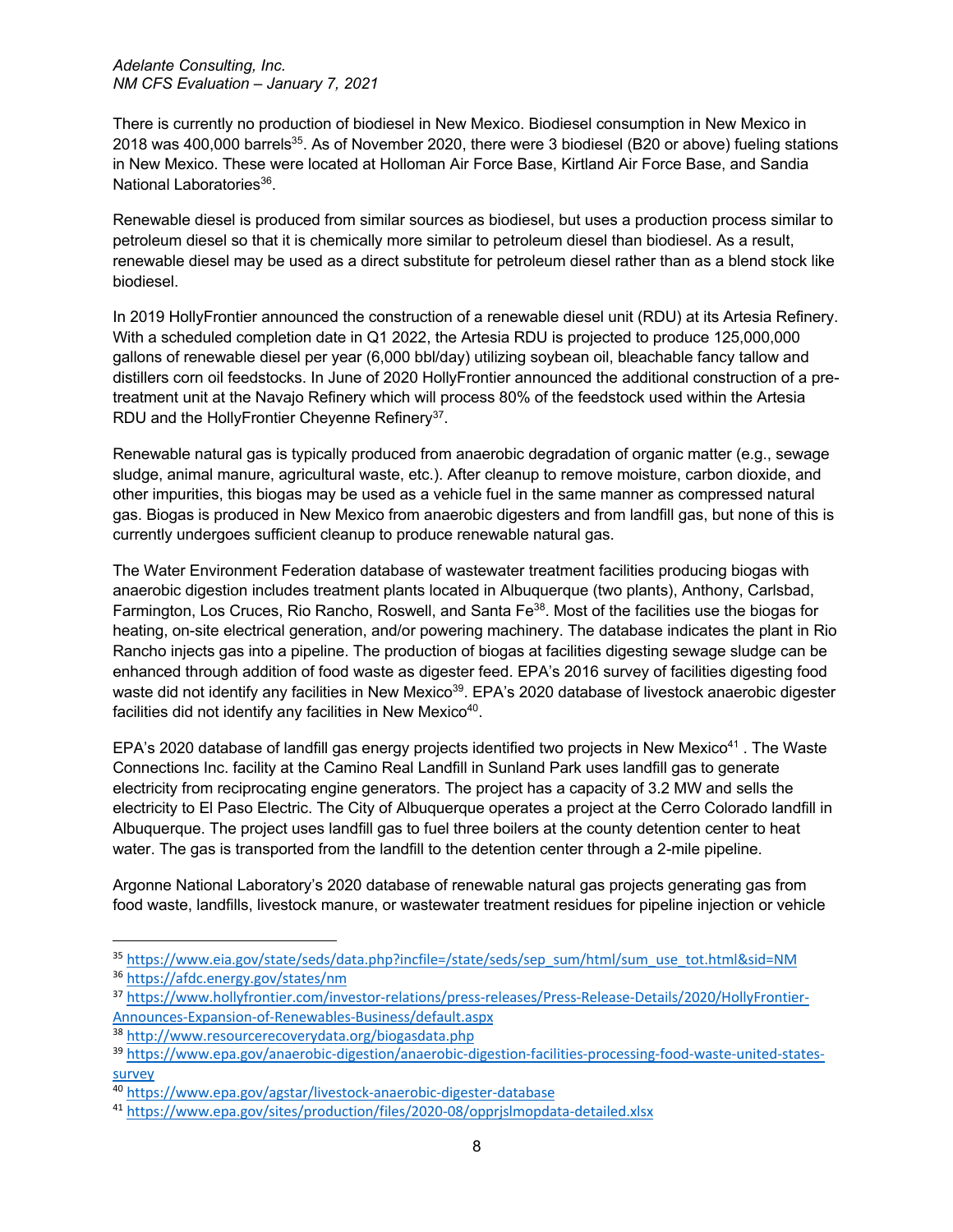fuel did not identify any projects in New Mexico<sup>42</sup>. However, since New Mexico is the nation's sixth-largest dairy state, with approximately 130 dairy farms and an average herd size of 2,350, there is ample opportunity for the dairy industry to capitalize on manure-to-renewable natural gas projects. In March 2020, Dominion Energy and Vanguard Renewables Ag announced a \$200M partnership to fund such projects at dairy farms in five states, including New Mexico<sup>43</sup>. Additionally, at least one California-based company that produces a low-carbon fuel blend from renewable natural gas expressed interest in early 2020 in exploring partnerships with New Mexico dairies on livestock manure methane projects<sup>44</sup>.

There is no production of hydrogen for use as vehicle fuels in New Mexico. As of November 2020, there were no hydrogen fueling stations in New Mexico. The current situation belies the potential opportunity for New Mexico to develop a hydrogen economy. Nearly all hydrogen is produced from methane, via the process of steam methane reformation. Traditional steam methane reformers are large pieces of equipment that are fixed in place, once constructed. Now, a New Mexico-based company, BayoTech, is building mobile, modular reformers – which can be transported to places where methane is being generated. If fugitive methane emissions from the Permian and the San Juan Basins can be captured in sufficient quantity and used for feedstock in hydrogen fuel production, it could incentivize the development of a network of hydrogen fueling stations.

# **1.4 Electricity**

# **1.4.1 Electricity Supply**

Electricity is generated in New Mexico using fossil fuels and renewable sources. New Mexico produces more electricity than it consumes. In 2018, New Mexico exported 69.8 trillion BTU (20,500,000 MWH) of electricity. Figure 4 shows major electrical transmission lines in New Mexico.

There are three coal-fired power generating facilities in New Mexico. Public Service Company of New Mexico and Arizona Public Service operate coal-fired power plants in San Juan County. The plants have a combined nameplate capacity of 2560 MW. A third coal-fired power plant is operated by Tri-State G&T Association in Prewitt, NM. This plant has a nameplate capacity of 257 MW. Total electrical generation from coal in New Mexico in 2019 was 14,692,000 MWH<sup>45</sup>. All three coal-fired power generating facilities are slated for closure. The Tri-State, Prewitt, NM power generating facility will close by the end of 2020.The San Juan Generating station operated in part by the Public Service Company of New Mexico is slated for closure in 2022 while the Four Corners Power Plant operated by Arizona Public Service is slated for closure in 2031.

Natural gas is a major source of the electricity generated in New Mexico. There are 5 natural gas-fired power plants in New Mexico with nameplate capacities greater than 200 MW. The Afton power plant in La Mesa and the Luna power plant in Deming, operated by Public Service Company of New Mexico, have nameplate capacities of 287 MW and 650 MW, respectively. The Cunningham power plant and Maddow power plant in Hobbs are operated by Southwestern Public Service Company and have nameplate capacities of 519 MW and 212 MW, respectively. The Lea Power Partners facility in Hobbs has a nameplate capacity of 665 MW. There are also 13 natural gas-fired power plants having nameplate capacities less than 200 MW. Nameplate capacities of these facilities range from 4.7 MW to 186 MW, with

<sup>42</sup> https://www.anl.gov/es/reference/renewable-natural-gas-database

<sup>43</sup> https://www.sltrib.com/news/nation-world/2020/02/03/project-seeks-convert/

<sup>44</sup> Confidential conversation, Adelante Consulting, Inc.

<sup>45</sup> https://www.eia.gov/electricity/data/browser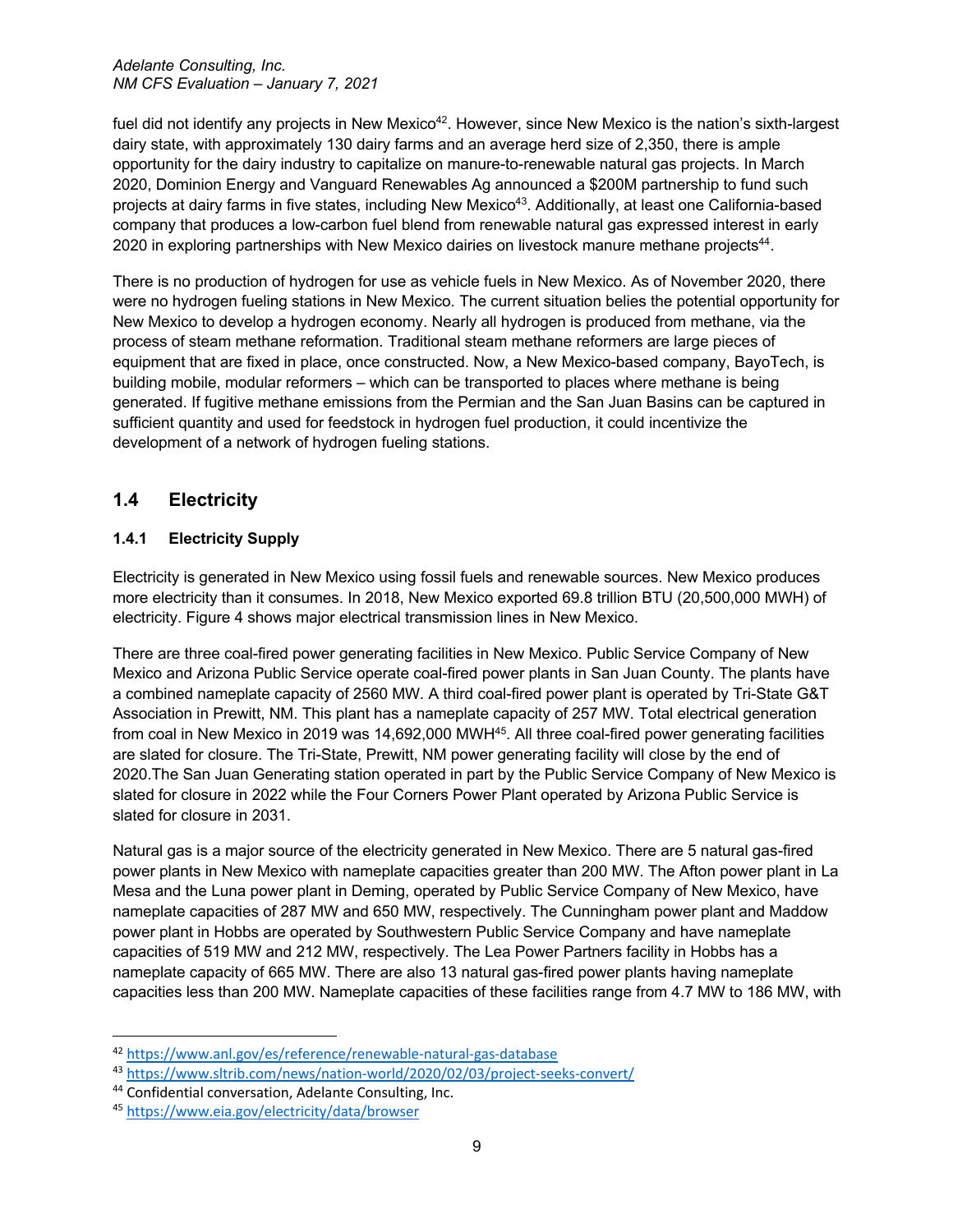a total combined nameplate capacity of 970 MW. Total electrical generation from natural gas in New Mexico in 2019 was 11,803,000 MWH<sup>46</sup>.

Electricity is generated from petroleum fuel at three facilities in New Mexico. The TSGT Mobile Generator facility in Dulce has a nameplate capacity of 2 MW. The Southwestern Public Service facility in Tucumcari has a nameplate capacity of 27 MW. The Freeport McMoRan facility in Tyrone has a nameplate capacity of 30.4 MW. Total electrical generation from petroleum liquids in New Mexico in 2019 was 184,000  $MWH^{47}$ .

Renewable electricity is generated in New Mexico from wind, solar, and hydro power and geothermal energy and from biomass.

Wind generating facilities are located primarily in eastern New Mexico. Total electrical generation from wind in New Mexico in 2019 was 6,892,000 MWH<sup>48</sup>.

Solar generating facilities are located throughout the state, with the highest concentration in the Albuquerque metropolitan area. Total electrical generation from solar in New Mexico in 2019 was 1,366,000 MWH49. Of this total, 317,000 MWH was from electrical utilities and 1,049,000 MWH was from independent producers.

Four hydroelectric plants operate in New Mexico. These are located at Abiquiu Dam near Abiquiu, Elephant Butte Dam near Truth or Consequences, El Vado Dam near Tierra Amarillo, and Navajo Dam near Farmington. The Abiquiu plant is operated by the U.S. Bureau of Reclamation and has a nameplate capacity of 27.9 MW. The Abiquiu and El Vado plants are operated by the County of Los Alamos and have nameplate capacities of 15.6 MW and 8 MW, respectively. The Navajo plant is operated by the City of Farmington and has a nameplate capacity of 30 MW. Total electrical generation from hydropower in New Mexico in 2019 was 158,000 MWH50.

There is one power plant in New Mexico generating electricity from geothermal energy. The Lightning Dock Geothermal plant in Animas has a nameplate capacity of 19.7 MW. Total electrical generation from geothermal in New Mexico in 2019 was 58,000 MWH51.

The is one power plant in New Mexico generating electricity from biomass. The Four Peaks Camino Real plant in Sunland Park generates electricity from landfill gas and has a nameplate capacity of 3.2 MW. Total electrical generation from biomass in New Mexico in 2019 was 23,000 MWH52.

<sup>46</sup> https://www.eia.gov/electricity/data/browser<br>47 https://www.eia.gov/electricity/data/browser<br>48 https://www.eia.gov/electricity/data/browser<br>49 https://www.eia.gov/electricity/data/browser<br>50 https://www.eia.gov/electri

<sup>&</sup>lt;sup>51</sup> https://www.eia.gov/electricity/data/browser<br><sup>52</sup> https://www.eia.gov/electricity/data/browser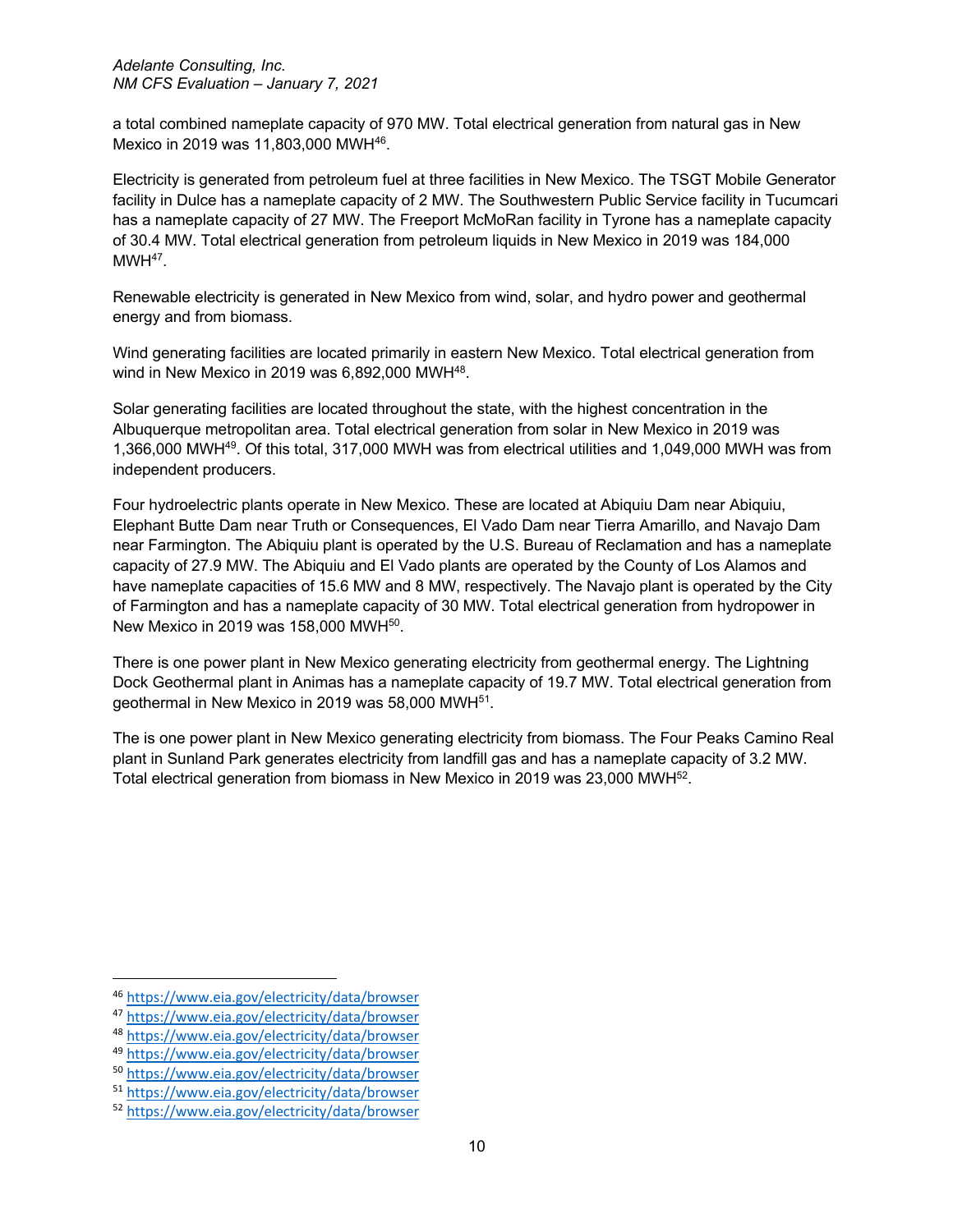

- Electric Transmission Line >= 345 kV
- Electric Transmission Line < 345 kV

**Figure 4 Electrical transmission lines in New Mexico (https://www.eia.gov/state/?sid=NM)**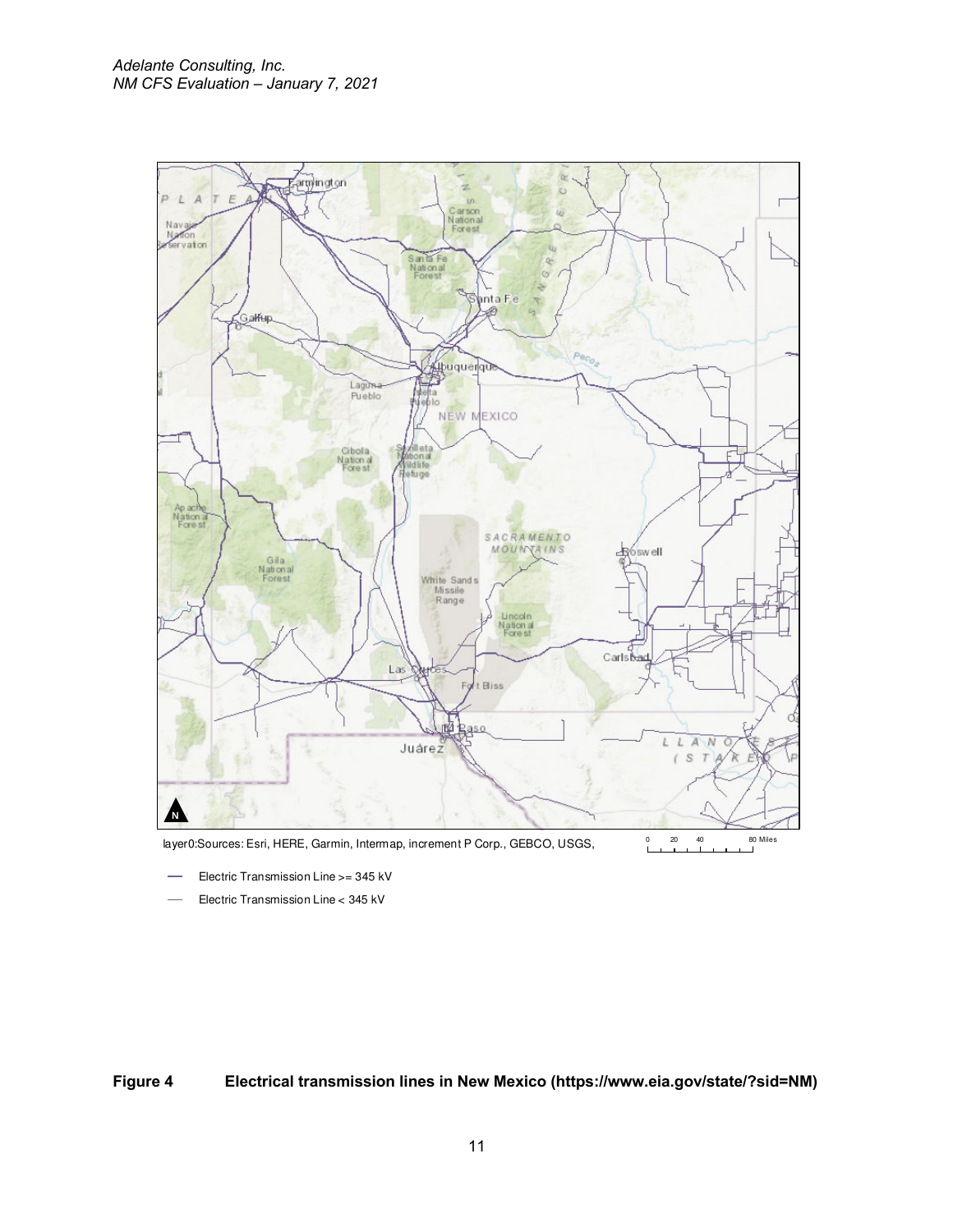## **1.4.2 Electric Vehicles**

Electric vehicles are charged using EV supply equipment (EVSE) categorized both by location and the level of charging EVSEs can provide. EVSEs are distinguished between at-home charging stations incorporating EV charging stations at a place of residence and away-from-home charging which encompasses charging stations present at workplaces, shopping malls and other destinations.

On average over 80% of EV charging occurs at home using level 1 or level 2 EVSEs with delivered power ratings of 1.5 kW at 110 V for level 1 EVSEs and 19kW at 240 V for level 2 EVSEs<sup>53</sup>. Away-from-home charging primarily utilizes level 2 EVSEs and DC fast charging which can deliver electricity between 50 and 150 kW. As of June 2019, there were over 1,100 battery EVs and 1,300 plug-in hybrid EVs registered in New Mexico<sup>54</sup>. Based on an average EV efficiency of 189 Wh/km and an average of 14,900 miles traveled per vehicle in New Mexico the typical battery EV will consume about 2,800 kWh per year<sup>55</sup>. It is assumed that 45% of plug-in hybrid (PHEV) electric vehicle travel will utilize electricity versus gasoline constituting an average electricity consumption of 1,200 kWh per PHEV vehicle per year56.

It is estimated that battery and PHEV vehicles consume about 4.9 GWh of electricity annually.

## **1.4.3 EV Charging Providers**

There are over 90 public EV charging stations in New Mexico. Table 1 identifies the number of total charging stations by provider and provides a count available charge ports by the type of charging, level 1, level 2 and DCFC.

| <b>Entities Providing EV</b><br>Charging | Level 1        | Level 2     | <b>DC Fast</b><br><b>Charging (DCFC)</b> | <b>Total</b><br><b>Outlets</b> | <b>Total Charging</b><br><b>Stations</b> |
|------------------------------------------|----------------|-------------|------------------------------------------|--------------------------------|------------------------------------------|
| <b>ChargePoint Network</b>               | $\overline{2}$ | 93          | 1                                        | 96                             | 39                                       |
| Tesla                                    | $\mathbf 0$    | 52          | 56                                       | 108                            | 32                                       |
| <b>Electrify America</b>                 | $\mathbf{0}$   | 0           | 42                                       | 42                             | 9                                        |
| eVgo Network                             | $\mathbf 0$    | $\mathbf 0$ | $\overline{2}$                           | $\overline{2}$                 | $\overline{2}$                           |
| Greenlots                                | $\Omega$       | $\mathbf 0$ | 6                                        | 6                              | $\overline{2}$                           |
| Other                                    | 1              | 25          | 1                                        | 27                             | 11                                       |
| <b>Total</b>                             | 3              | 170         | 108                                      | 281                            | 95                                       |

*Table 1 Publicly Accessible EV Charging Outlets in New Mexico57* 

<sup>53</sup> https://www.energy.gov/eere/electricvehicles/charging-home

<sup>54</sup> https://autoalliance.org/energy-environment/advanced-technology-vehicle-sales-dashboard/

<sup>55</sup> https://www.bts.gov/state-highway-travel

<sup>56</sup> https://ev-database.org/cheatsheet/energy-consumption-electric-car

<sup>57</sup> https://afdc.energy.gov/stations#/analyze?region=US-NM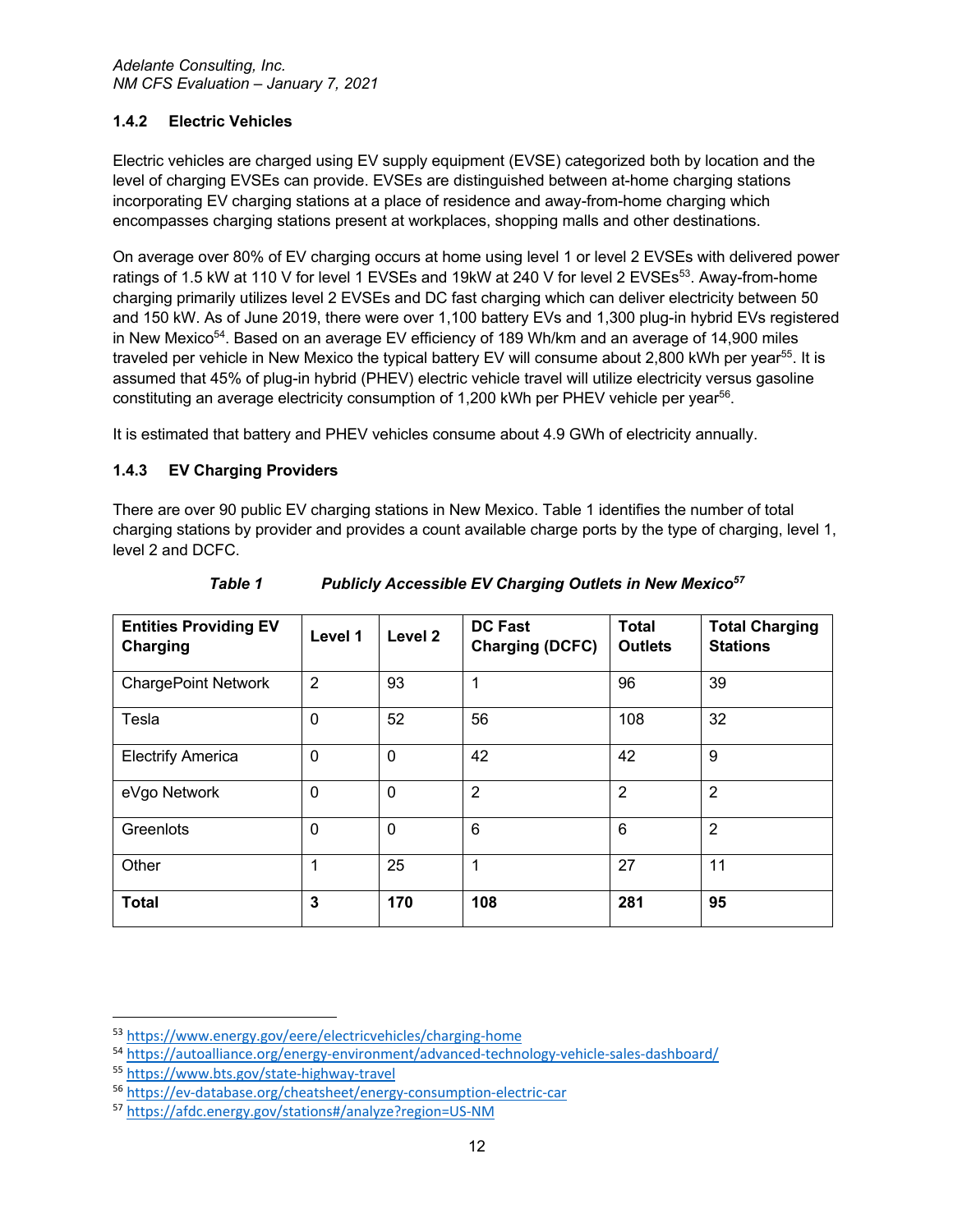# **2.0 CFS Costs, Benefits, and Opportunities**

This section evaluates the costs, benefits, and opportunities of a CFS program, including supply, distribution, and demand. The evaluation includes petroleum fuels, natural gas and HGL, and alternative fuels. The various costs, benefits and opportunities relevant to a potential LCFS program in Colorado were evaluated by ICF<sup>58</sup>. The ICF evaluation was based primarily on comparison of conditions in Colorado to California, which has the largest and longest running LCFS program. This section discusses how conclusions presented in the report relative to Colorado may apply to a CFS program in New Mexico. It also incorporates calculations made by Adelante Consulting, Inc. of the annual statewide economic investment that a CFS will stimulate based on annual statewide fuel demand, and information from two Adelante reports on biomass feedstock availability in central, north central, and northeastern New Mexico to support power generation and biofuels/bio-products production<sup>59 60</sup>.

## **2.1 Macroeconomic Impacts**

The Colorado evaluation concluded that greater fuel diversification related to an LCFS program, including increased use of electricity and natural gas as transportation fuels, facilitates economic and employment growth. Given the limited alternative fuel infrastructure in New Mexico, there should be opportunities for economic and employment growth associated with infrastructure development.

The Colorado report noted that over the long-term, participants in carbon-intensive fuel supply chains (e.g., petroleum) may experience slowed or lower growth. Such an outcome can be mitigated in an oil and gas state like New Mexico by assuring that a CFS builds in incentives for producers of petroleum fuels to lower the carbon intensity of such fuels through process improvements, carbon capture and sequestration, and other initiatives. Overall, the Colorado report noted that the direct impacts from an LCFS program are likely to be negligible relative to broader macroeconomic factors and trends, and that the net impacts of an LCFS on employment and economic growth trends are typically in the region of less than 0.1%. Short-term macroeconomic impact can be mitigated by a backloaded carbon intensity (CI) compliance curve, such as has been adopted in California and Oregon.

#### **2.1.1 Financial Investment**

Investment related to implementation of a CFS program can fall into four areas:

- 1. alternative fuel production,
- 2. fueling infrastructure,
- 3. alternative fuel vehicles, and
- 4. carbon capture and sequestration.

Implementation of a CFS does not necessarily require all fuel producers and suppliers to make such investments. In the absence of investment, however, fuel producers and suppliers will have to purchase credits. The value of credits will then create an incentive for investment by alternative fuel producers and suppliers.

<sup>58</sup> Low Carbon Fuel Standard Feasibility Study Final Report, ICF, September 2020.

<sup>59</sup> Adelante Consulting, Inc., "Final Report to NM Energy, Minerals and Natural Resources Department: North Eastern and North Central New Mexico Wood Biomass Electric Generating and Biochar Production Facility: Feasibility Assessment and Business Model," December 31, 2018.

<sup>&</sup>lt;sup>60</sup> Adelante Consulting, Inc., "Final Report to Sandoval County: Biomass Utilization Feasibility Study for Bio-Based Manufacturing," December 9, 2020.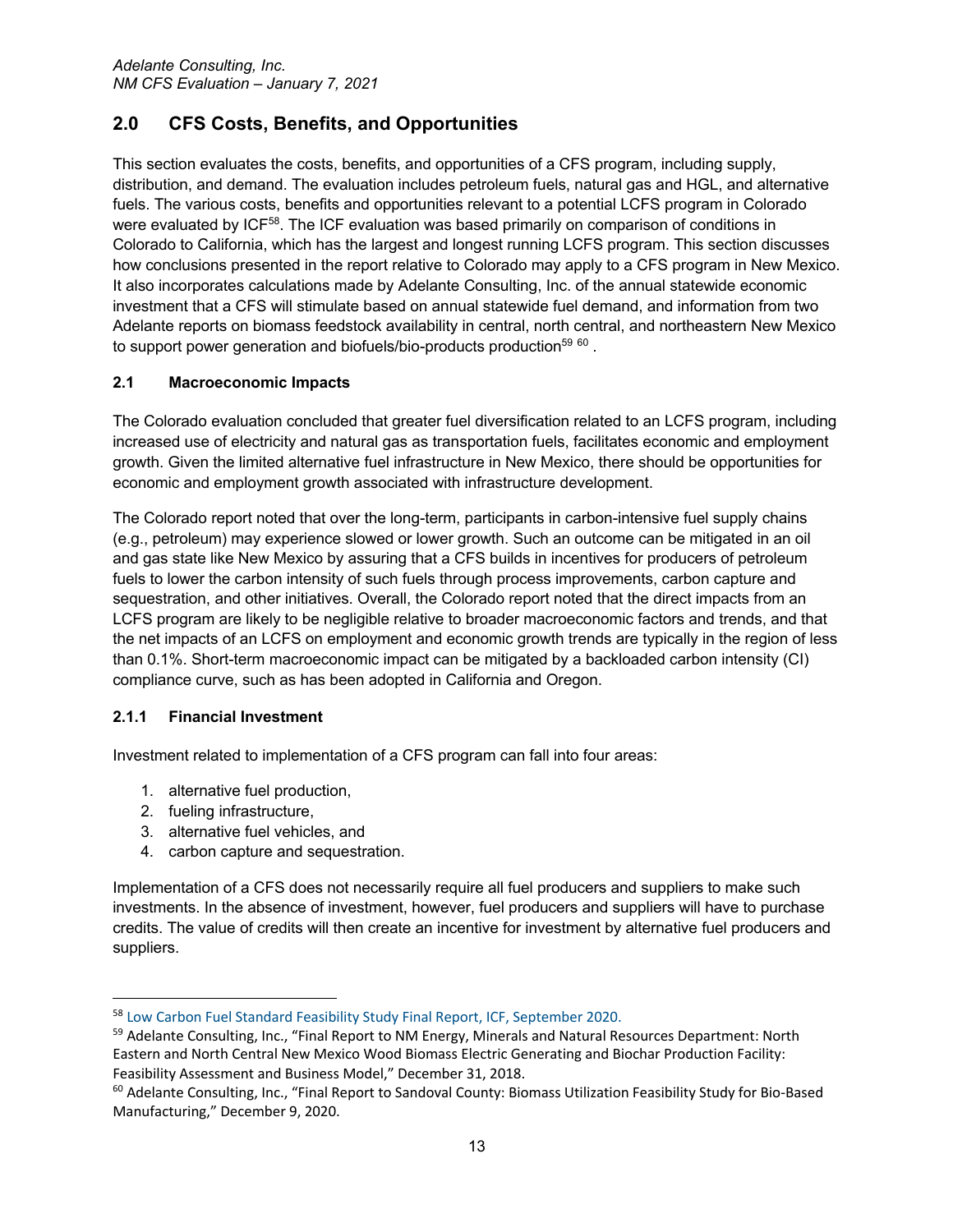Adelante calculated the potential magnitude of the CFS credit market in New Mexico based on reported transportation fuel consumption. As noted in section 1.1.4, the consumption of gasoline in New Mexico in 2018 was 24,100,000 bbl. Based on an energy content of 121 MJ/gal and a CI of 100.8 g CO2e/MJ, the total CO2 equivalence of gasoline use in New Mexico would be 12,300,000 MT/yr. A typical LCFS target for CI reduction is 1% per year, which would result in a target reduction for gasoline use of 123,000 MT/yr. Assuming a credit price of \$200/MT, which is the approximate current price for the California market, these credits would have a value of \$24.7M/yr. A similar analysis for diesel use in New Mexico, based on 18,600,000 bbl/yr use (section 1.1.4), an energy content of 138 MJ/gal, and CI of 100.4 g CO2e/MJ, yields a credit value of \$21.6M/yr. Thus, the current use of carbon-intensive transportation fuel in New Mexico has the potential to generate approximately \$46.3M/yr in carbon reduction investments.

# **2.1.2 Employment Trends**

Investments in developing alternative fuels production, infrastructure, and vehicles has the potential to generate additional jobs needed to sustain this development. The Colorado report indicated that employment impacts need to be assessed relative to regional economies. The report also indicated that at a high level, industries related to the in-state production of low carbon fuels could have the potential to experience job growth, and that these fuels can be produced in rural and non-urban areas, stimulating job growth in these areas. Similar conditions exist in New Mexico, creating potential opportunities for rural and non-urban areas.

# **2.2 Transportation Fuels**

# **2.2.1 Conventional Fuel Prices**

CFS compliance costs for refineries and other fuel distributors are generally assumed to have full passthrough to the end user of the fuel, leading to an increase in wholesale and retail fuel prices paid by consumers. For fossil fuel producers and distributors purchasing credits, the compliance costs will depend on the price of credits. The Colorado report referred to a study performed in California which showed a credit price of \$60 per credit would result in a cost of approximately 3 cents per gallon for retail sales of gasoline or diesel. The current California trading price of approximately \$190 per credit would result in a compliance cost of approximately 12 cents per gallon. The report notes, however, that this compliance cost is less than the historic changes in fuel prices due to crude oil price fluctuations. Further, the report notes that over time, credit and revenue generation through the CFS has the potential to deliver lower consumer prices for lower carbon fuels, which could reduce energy expenditures, particularly over the long-term.

# **2.2.2 Petroleum Reductions**

A CFS program will facilitate the displacement of high carbon intensity petroleum fuels with alternative fuels, including lower intensity petroleum fuels. Nationally, reduced dependence on fossil fuel and diversification of the transportation fuel pool should improve fuel security and buffer large swings in energy prices from external economic shocks. In the case of New Mexico, petroleum production is a major part of the economy, and petroleum reductions will have larger economic impacts than for states which do not produce petroleum (e.g., Oregon) or are large importers of petroleum (e.g., California). This may require a different implementation strategy for New Mexico to dampen impacts on the in-state petroleum industry. For example, a New Mexico program might need to offer incentives for decarbonizing petroleum products or transitioning petroleum processing infrastructure to producing bio-based products.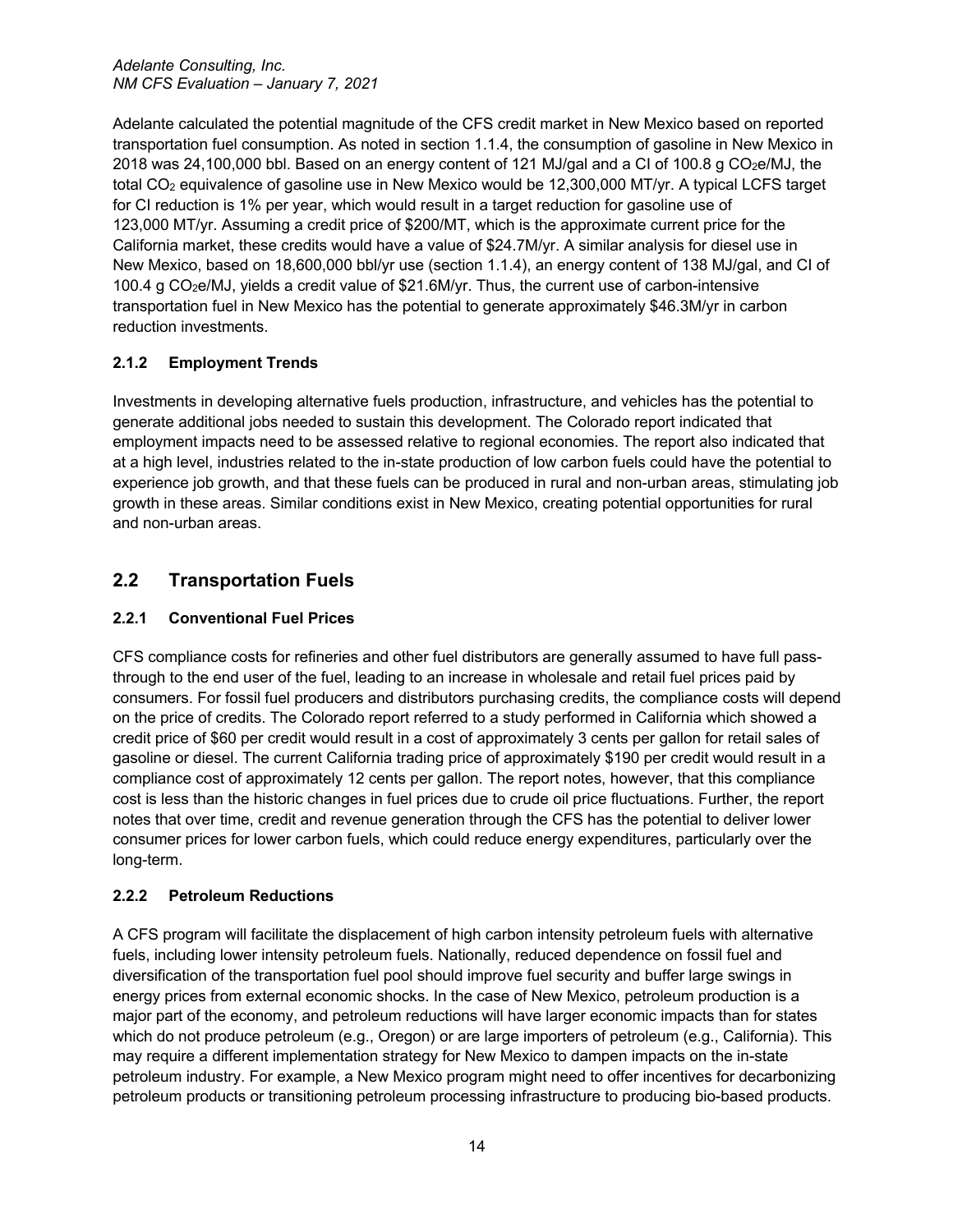## **2.2.3 Sectoral Impacts**

Implementation of a CFS program will impact various sectors of the economy differently. The objective of phasing-in CI reductions is to avoid large immediate impacts and allow impacted sectors to adapt to changes. Impacts on the transportation sector are evaluated in the Colorado report and summarized below.

Credit Generators – Current fossil and renewable carbon fuel producers and distributors could see an increase in revenue through sales of credits for in-state fuel use.

Consumers – Consumers will see slightly higher fuel prices due to compliance costs. As previously noted, these costs will initially be low and small compared to normal price fluctuations. The costs of alternativefuel vehicles are expected to decrease over time, providing an incentive to switch from conventionally produced and refined fossil fuels. This will increase demand for low-carbon fuels, which should increase production and result in lower costs.

Fleets – Initial impacts to fleets are expected to be low due to initial low compliance costs. Over time, fleets may be able to realize lower lifetime fuel and operations and maintenance costs through fuel switching.

Vehicle Producers – Demand for alternative-fuel vehicles should increase over time, which should increase research and development investment, leading to improvements in technology. This could result in increased opportunities for New Mexico's national laboratories and universities. Advances in vehicle technology could spin off advances in off-road applications, such as forklifts or light rail, which are less directly affected by the CFS program.

Petroleum and Natural Gas Producers – An LCFS program will provide incentives for petroleum and natural gas producers to increase the efficiency of their operations and lower the CI of the fuels they produce. Given that New Mexico is a net exporter or petroleum and natural gas, impacts from a state program are expected to be less than from a national program. Increased emphasis in decarbonization on a national scale is expected to occur, regardless of whether New Mexico implements an LCFS program.

Transportation Fuel Infrastructure – An LCFS program will require improvements to the low-carbon fuel distribution infrastructure. For example, there will be a need for improved electric vehicle charging networks. Similarly, there may be a need for improved compressed natural gas (CNG) or hydrogen distribution. Infrastructure improvements should result in increased employment opportunities in engineering, construction, and related sectors.

# **2.2.4 CFS Regulated Parties**

Regulated parties in New Mexico would include those producing and distributing transportation fuels. The major producer of carbon-intensive fuel in New Mexico would be HollyFrontier's Artesia refinery. An LCFS program would generate a compliance obligation for this refinery – and at the same time, its renewable diesel production unit would generate credits. This refinery does not produce all the carbon-intensive transportation fuels used in New Mexico, however, and the balance is imported from out of state. These out-of-state producers would be subject to the same compliance obligation as the in-state producers, and would not have an advantage over in-state producers.

Similarly, the in-state distribution network would incur compliance obligations. As previously described, these compliance costs are typically passed through to consumers and are not borne by the distributors.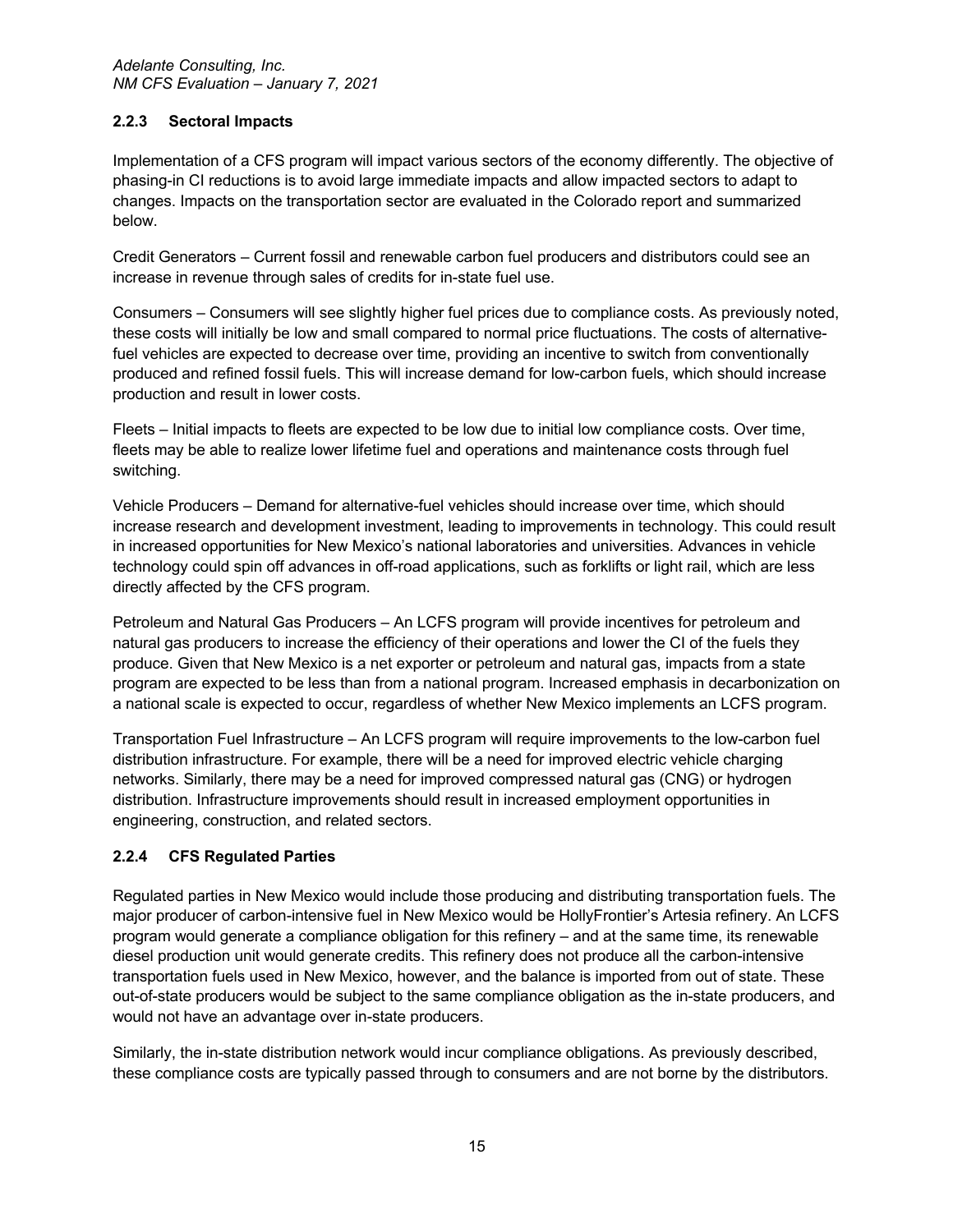# **2.3 Fuels and Credit Generation**

The Colorado report notes while low carbon fuel policies can spur local investment in alternative fuel production, the potential for new conventional refineries is limited by high upfront capital costs and competition from existing producers. The potential for a new biorefinery is greater, given federal grants and loan guarantees available through USDA Rural Development and the US Department of Energy.<sup>61</sup>

The report explains that there could be increased opportunity for local production in Colorado compared to California due to greater local resources, including a variety of potential feedstocks for low-carbon fuel. A similar situation could exist in New Mexico, which generates enough biomass from low/no-value wood waste, agricultural waste, urban wood waste, and municipal solid waste in north central New Mexico alone to support a biorefinery<sup>62</sup>. New Mexico additionally can access resources such as livestock manure to generate biogas.

# **2.3.1 Liquid Biofuels**

Liquid biofuels may be blended into petroleum fuels to lower CI, or used as replacements for petroleum fuels (i.e., "drop-in fuels"). Fuel blending may generate credits through use of low carbon feedstocks and process improvements, and by increasing the level of blending.

# **2.3.1.1 Ethanol**

There is currently no production of fuel ethanol in New Mexico. Conventional (or first generation) fuel ethanol is produced from corn, and significant production in New Mexico is unlikely. However, the production of cellulosic (second generation) fuel ethanol has recently been optimized and New Mexico has sufficient cellulosic feedstock to support production. It is important to note here that the value stack (e.g., energy value +federal RFS value + LCFS value) for conventional ethanol was \$1.57/gal in Q3 2020, while the value stack for cellulosic ethanol was  $$4.55/gal<sup>63</sup>$ . Ethanol can also be produced from processes such as LanzaTech's, which ferments municipal solid waste to produce gaseous carbon monoxide, which then can be converted to ethanol and a range of other bio-based chemicals and products.

# **2.3.1.2 Biodiesel**

There is currently no production of biodiesel in New Mexico, and there is currently insufficient supply to meet the state's mandate for 5% blending. Recent impacts from the COVID pandemic have likely impacted the supply of yellow grease and used cooking oil used to produce biodiesel. Supplies should increase once COVID restrictions have been removed. An LCFS program would provide incentives for production in New Mexico. All 20% biodiesel (B20) fueling stations in New Mexico are currently on federal facilities (military bases and Sandia National Laboratories). An LCFS program could help establish private fueling stations to increase biodiesel use.

 $61$  Adelante Consulting, Inc., "Final Report to Sandoval County: Biomass Utilization Feasibility Study for Bio-Based Manufacturing," December 9, 2020

 $62$  Ibid.

<sup>63</sup> California's Green Rush, Biofuels Digest, August 18,2020.

https://www.biofuelsdigest.com/bdigest/2020/08/18/17-projects-with-4-billion-gallons-9-fast-emerging-playersthe-digests-2020-multi-slide-guide-to-californias-green-rush/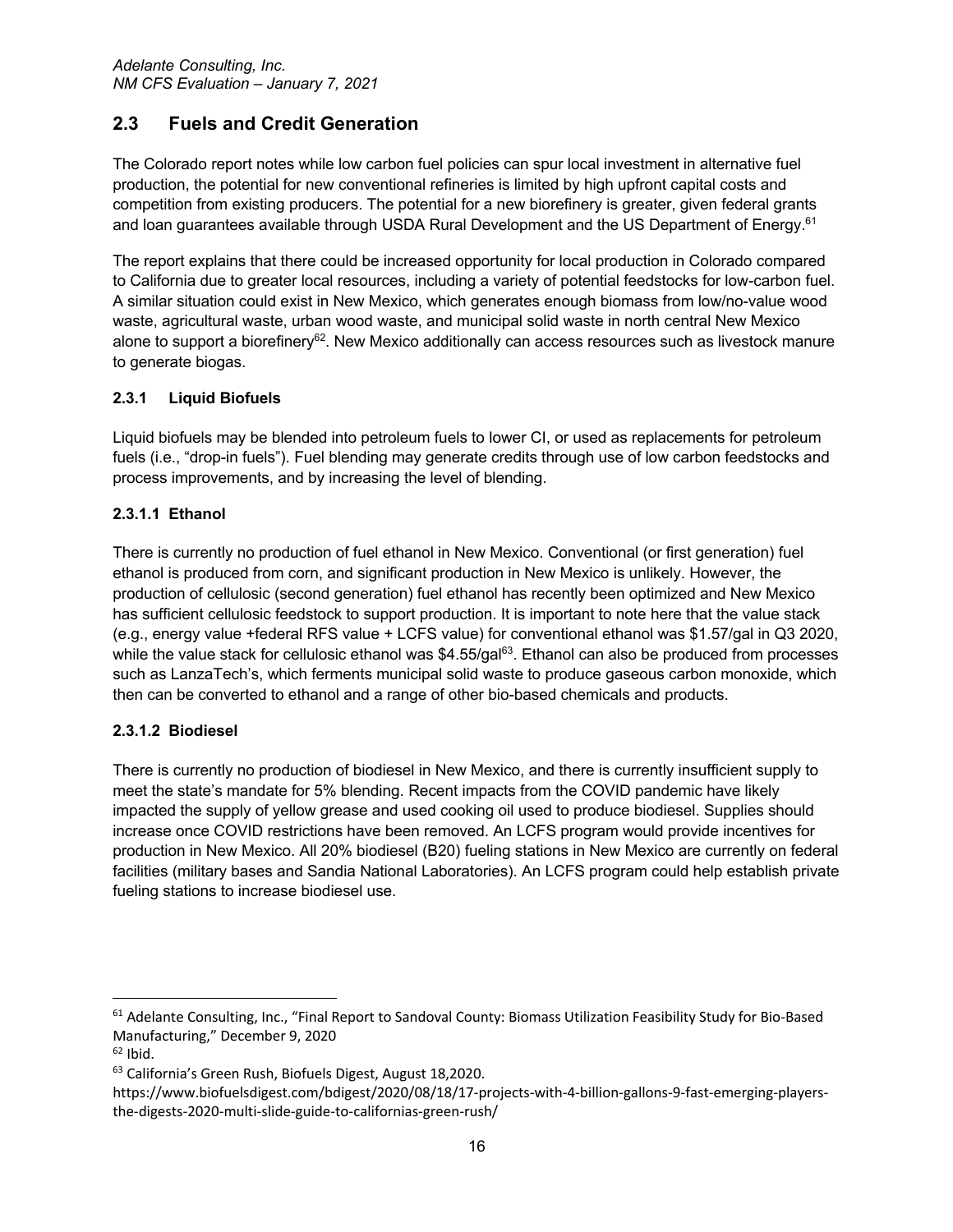# **2.3.1.3 Renewable Diesel**

There is currently no production of renewable diesel in New Mexico. HollyFrontier, however, is planning to add a renewable diesel production line to its Artesia refinery. The planning of these actions without an instate CFS program is an indication of the current market for renewable diesel. Establishing an LCFS program in New Mexico should further bolster this market. It is unknown whether the currently shuttered Marathon refinery in Gallup could be used to produce renewable diesel, but it could almost certainly be used to produce ethanol (via bolt-on equipment) or other bio-products.

# **2.3.2 Electricity**

Electricity providers in New Mexico will be able to generate credits under an LCFS program from the residential charging of EVs. Under the California program, the CI of electricity used for residential charging is based on a grid average, considering all generating sources. Credits generated from residential charging may be used to fund improvements to the EV charging infrastructure, and this is being done in California.

Use of renewable energy used for vehicle charging can result in substantially lower CIs than grid electricity. Given the relative abundance of renewable energy sources in New Mexico (e.g., wind and solar), there is the opportunity for significant generation of credits with renewable electricity.

The Colorado report notes that electricity will likely generate limited credits, relative to ethanol, at the outset of the LCFS program, but as EV adoption increases so to would credits from electricity. Renewable electricity and clean energy policies could work in tandem with an LCFS, reducing the GHG emissions intensity of the electricity grid over time and reducing the CI of electricity consumed by EVs. The resulting increase in credits could be used to further develop charging infrastructure.

# **2.3.3 Natural Gas and Renewable Natural Gas**

The CI for natural gas is approximately 12% lower than diesel, so substitution of CNG for diesel offers an immediate opportunity for credit generation. The potential for credit generation would decrease over time as CI targets drop, but initial credits would offer the opportunity to develop fueling infrastructure while sources of renewable natural gas (RNG) are developed. If a book-and-claim LCFS accounting program similar to California's were implemented, New Mexico's existing natural gas distribution system could be used with RNG. RNG sources that eliminate release of methane to the atmosphere (e.g., anaerobic digestion of dairy manure) can produce RNG with large negative CIs and the potential for significant credit generation. The Colorado report notes that the potential for development of RNG for in-state use will be limited by the market for natural gas vehicles.

# **2.3.4 Hydrogen**

There is currently no production or use of hydrogen as a transportation fuel in New Mexico. Hydrogen produced from petroleum-based methane (gray hydrogen) has a CI much higher than gasoline or diesel, and hydrogen produced from biomethane has a CI similar to gasoline or diesel. Hydrogen produced from electrolysis using zero-CI electricity (green hydrogen), however, has a CI approximately 10% those for gasoline and diesel. Given the availability of zero-CI electricity in New Mexico, hydrogen could become an attractive transportation fuel under an LCFS program. There is also the potential for generation of (blue) hydrogen from captured methane currently released to the atmosphere, which should generate low CIs. Blue hydrogen also offers the potential to lower the CI of refined petroleum fuels, which could be a short-term use during development of a hydrogen transportation infrastructure.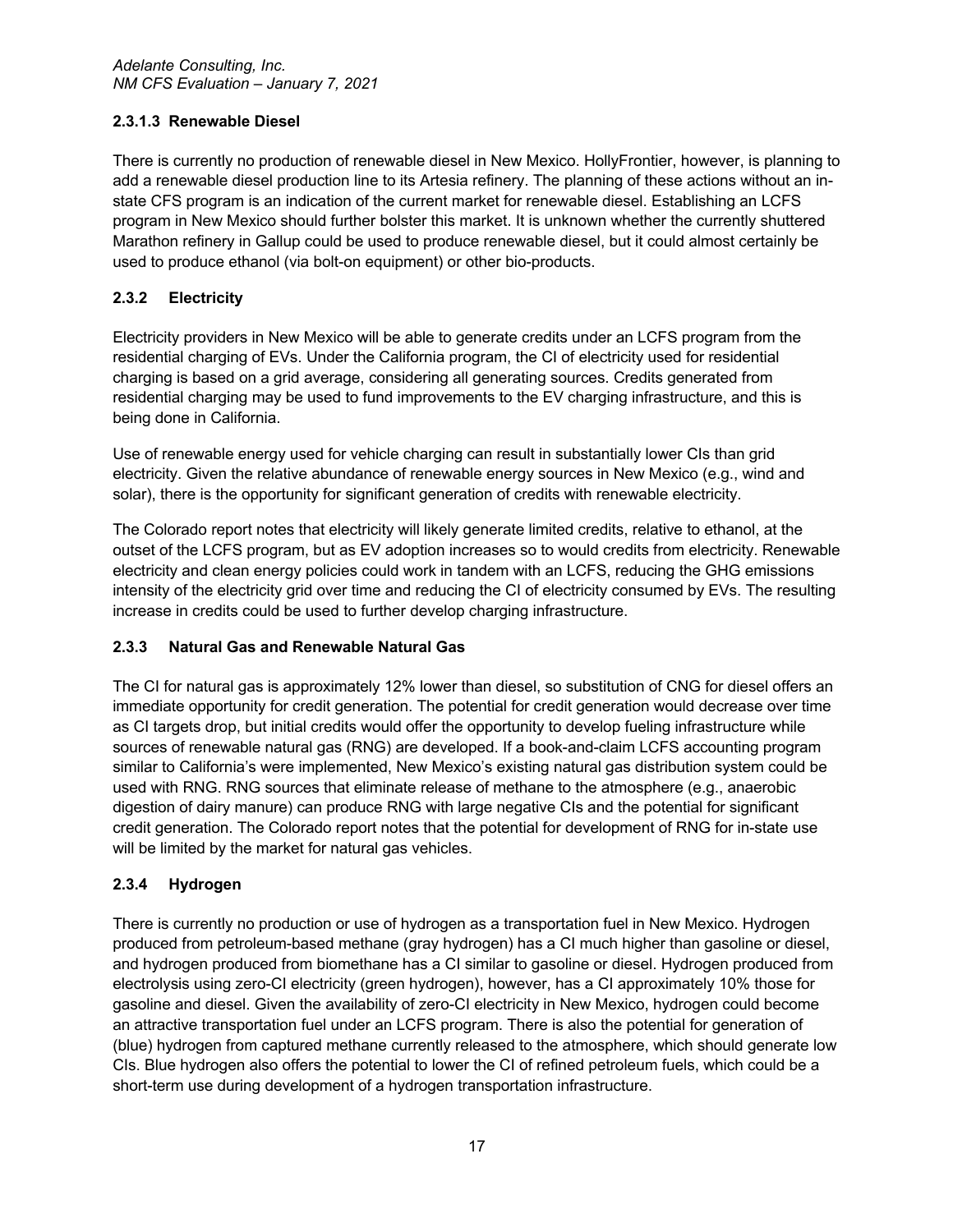## **2.3.5 Refineries**

An LCFS program could offer incentives for refineries to implement measures to reduce the CIs of the fuels they produce. This would allow refineries to generate credits, which could generate revenues. Specific opportunities are summarized below.

## **2.3.5.1 Refinery Efficiency**

The Colorado report identifies several measures that could be used to increase refinery efficiency, including:

- Flare modifications;
- Fuel switching;
- On- or off-site solar generation projects;
- Renewable steam generation;
- Waste heat recovery;
- Energy and thermal efficiency process improvements; and
- Carbon capture and sequestration.

Any of these measures could be implementable in New Mexico.

## **2.3.5.2 Renewable Hydrogen**

The Colorado report notes that about 35% of the natural gas use at refineries is for hydrogen production. This represents a substantial opportunity to generate credits by using renewable natural gas for green hydrogen production.

# **2.3.6 Carbon Capture and Sequestration (CCS)**

CCS offers a significant opportunity to reduce CO<sub>2</sub> emissions and generate credits. The Colorado report describes 2018 amendments to California's LCFS program which include new provisions for regulated parties to undertake CCS projects and subsequently lower the CI of conventional and alternative fuels. Approved potential CCS projects include CO<sub>2</sub> captured at ethanol production plants, on-site CO<sub>2</sub> capture at oil and gas extraction sites, CO<sub>2</sub> capture from refineries using steam methane reforming, and direct air capture. These projects would also have applicability in New Mexico.

# **2.3.7 Off-Road**

# **2.3.7.1 Electricity and Electrification**

Opportunities specifically identified in the Colorado report include use of electric forklifts in warehouse operations, material and cargo handling equipment at airports, and light rail. The magnitude of these opportunities are related to population and should be relatively minor in New Mexico.

#### **2.3.7.2 Innovative Hydrocarbons**

The Colorado report identifies potential credit generation opportunities upstream from fossil refinery and processing operations related to innovative practices that reduce the greenhouse gas (GHG) emissions intensity of crude oil and natural gas production. Methods to reduce the CI of crude oil and natural gas include:

• Solar steam generation from solar arrays to generate steam for thermal enhanced oil recovery;